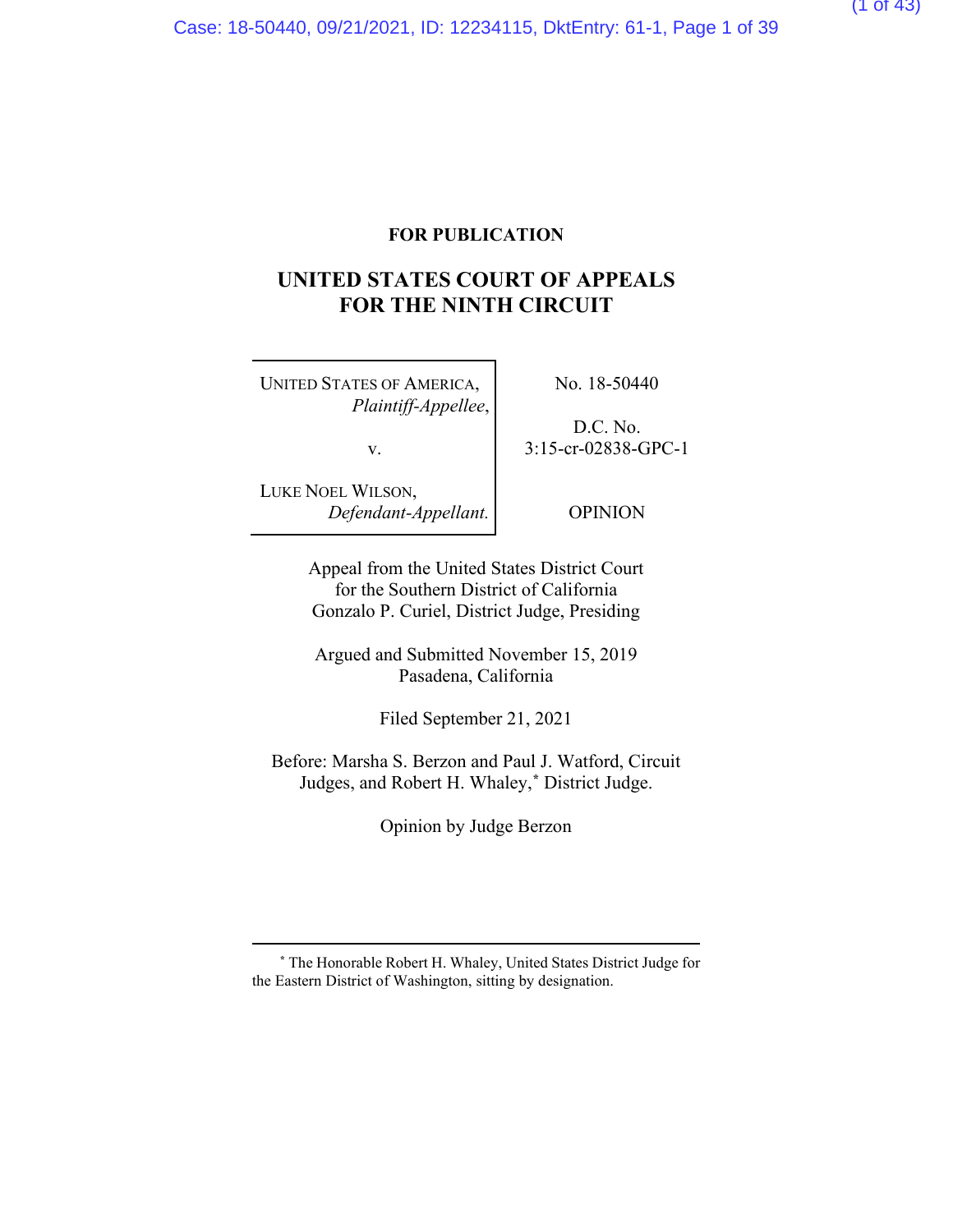## **SUMMARY[\\*\\*](#page-38-0)**

### **Criminal Law**

The panel vacated a conviction for possession and distribution of child pornography, reversed the district court's denial of a motion to suppress, and remanded for further proceedings in a case in which the panel addressed whether the government's warrantless search of the defendant's email attachments was justified by the private search exception to the Fourth Amendment.

As required by federal law, Google reported to the National Center for Missing and Exploited Children (NCMEC) that the defendant had uploaded four images of apparent child pornography to his email account as email attachments. No one at Google had opened or viewed the defendant's email attachments; its report was based on an automated assessment that the images the defendant uploaded were the same as images other Google employees had earlier viewed and classified as child pornography. Someone at NCMEC then, also without opening or viewing them, sent the defendant's email attachments to the San Diego Internet Crimes Against Children Task Force, where an officer ultimately viewed the email attachments without a warrant. The officer then applied for warrants to search both the defendant's email account and his home, describing the attachments in detail in the application.

**<sup>\*\*</sup>** This summary constitutes no part of the opinion of the court. It has been prepared by court staff for the convenience of the reader.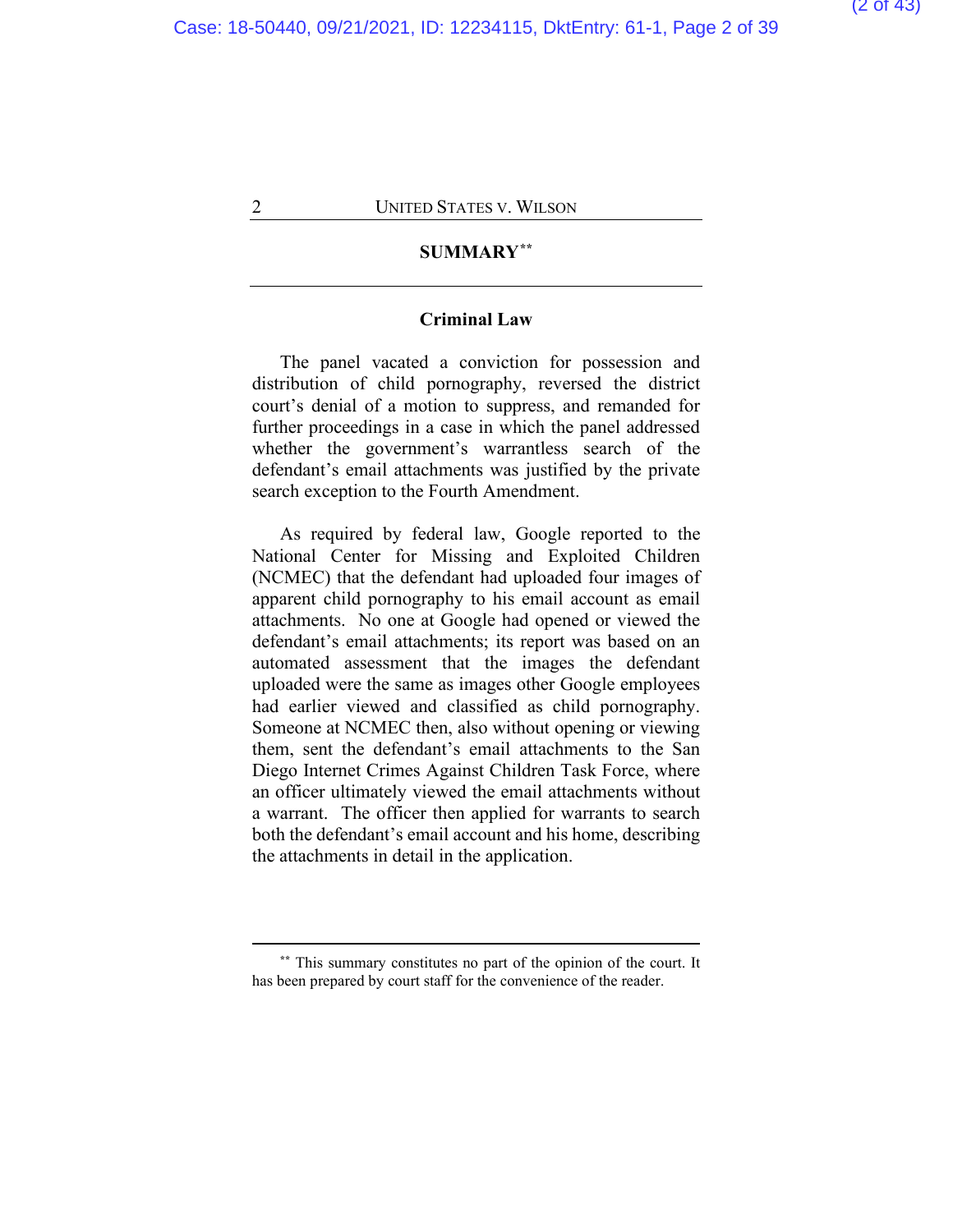The private search doctrine concerns circumstances in which a private party's intrusions would have constituted a search had the government conducted it and the material discovered by the private party then comes into the government's possession. Invoking the precept that when private parties provide evidence to the government on their own accord, it is not incumbent on the police to avert their eyes, the Supreme Court formalized the private search doctrine in *Walter v. United States*, 447 U.S. 649 (1980), which produced no majority decision, and *United States v. Jacobson*, 466 U.S. 109 (1984), which did.

The panel held that the government did not meet its burden to prove that the officer's warrantless search was justified by the private search exception to the Fourth Amendment's warrant requirement. The panel wrote that both as to the information the government obtained and the additional privacy interests implicated, the government's actions here exceed the limits of the private search exception as delineated in *Walter* and *Jacobsen* and their progeny. First, the government search exceeded the scope of the antecedent private search because it allowed the government to learn new, critical information that it used first to obtain a warrant and then to prosecute the defendant. Second, the government search also expanded the scope of the antecedent private search because the government agent viewed the defendant's email attachments even though no Google employee—or other person—had done so, thereby exceeding any earlier privacy intrusion. Moreover, on the limited evidentiary record, the government has not established that what a Google employee previously viewed were exact duplicates of the defendant's images. And, even if they were duplicates, such viewing of others' digital communications would not have violated the defendant's expectation of privacy in his images, as Fourth Amendment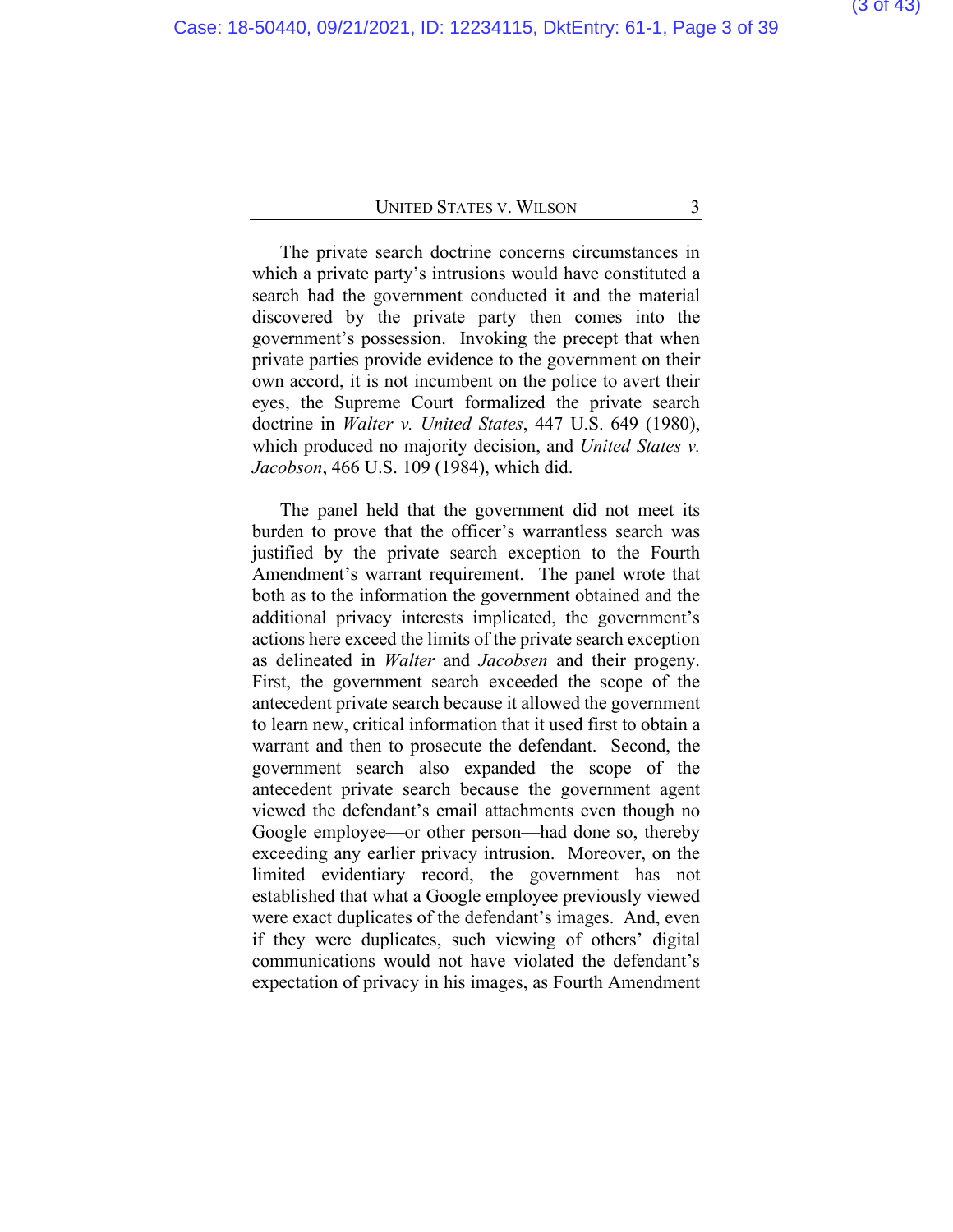rights are personal. The panel concluded that the officer therefore violated the defendant's Fourth Amendment right to be free from unreasonable searches when he examined the defendant's email attachments without a warrant.

## **COUNSEL**

Devin Burstein (argued), Warren & Burstein, San Diego, California, for Defendant-Appellant.

Peter Ko (argued), Assistant United States Attorney; Helen H. Hong, Chief, Appellate Section, Criminal Division; Robert S. Brewer, Jr., United States Attorney; United States Attorney's Office, San Diego, California; for Plaintiff-Appellee.

Jennifer Lynch and Andrew Crocker, Electronic Frontier Foundation, San Francisco, California; Jennifer Stisa Granick, American Civil Liberties Union Foundation, San Francisco, California; Brett Max Kaufman and Nathan Freed Wessler, American Civil Liberties Union Foundation, New York, New York; for Amici Curiae Electronic Frontier Foundation and American Civil Liberties Union Foundation.

Marc Rotenberg, Alan Butler, and Megan Iorio, Electronic Privacy Information Center, Washington, D.C., for Amicus Curiae Electronic Privacy Information Center (EPIC).

Ryan T. Mrazik, Erin K. Earl, and Rachel A.S. Haney, Perkins Coie LLP, Seattle, Washington, for Amici Curiae Google LLC and Facebook, Inc.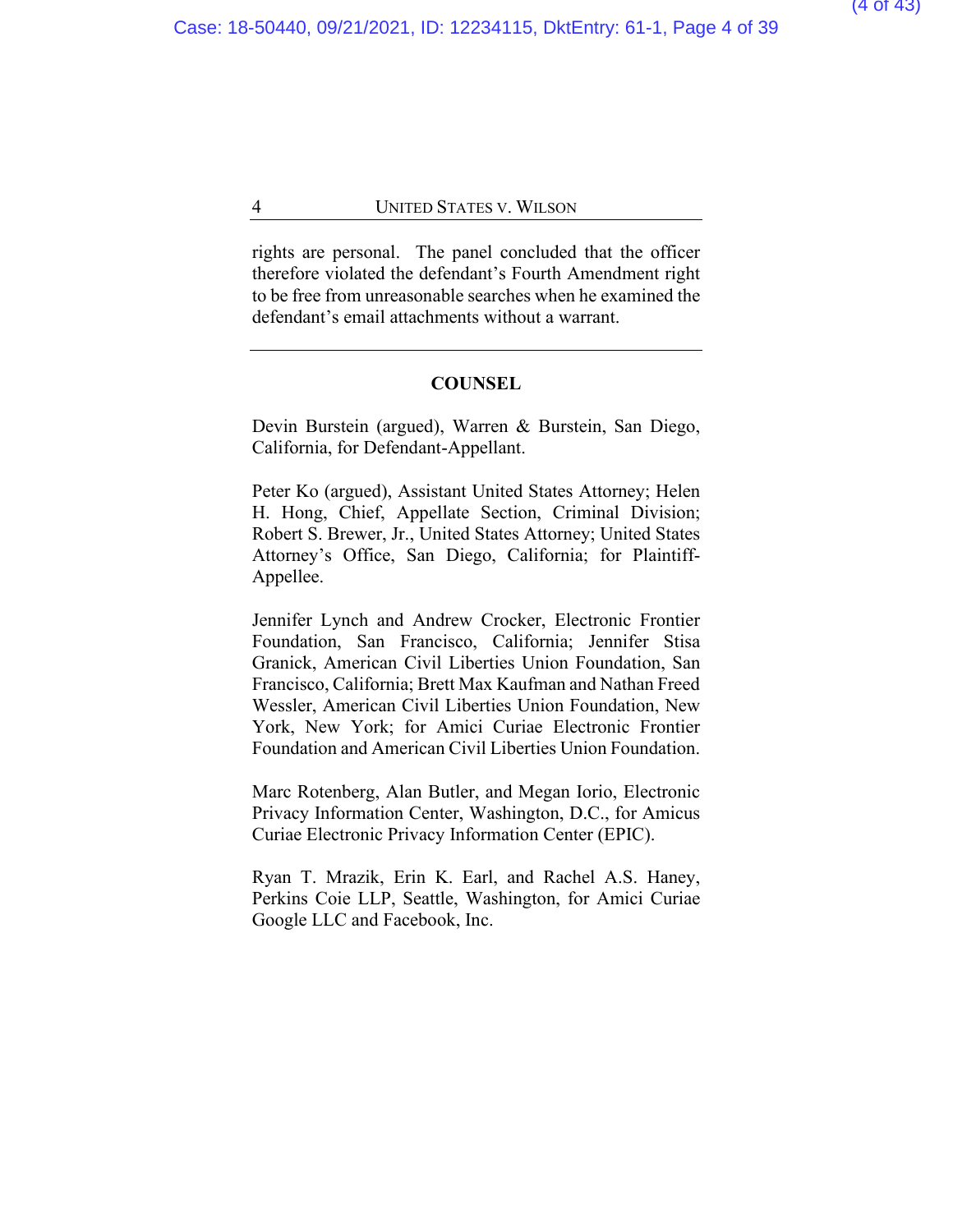#### **OPINION**

#### BERZON, Circuit Judge:

We once again consider the application of the Fourth Amendment's warrant requirement to new forms of communication technology. *See, e.g.*, *United States v. Cano*, 934 F.3d 1002 (9th Cir. 2019); *cf. Carpenter v. United States*, 138 S. Ct. 2206 (2018). "When confronting [such] concerns wrought by digital technology, th[e] [Supreme] Court [and this court] ha[ve] been careful not to uncritically extend existing precedents." *Id.* at 2222. Our question this time concerns the private search exception to the Fourth Amendment—specifically, the intersection between electronic communications providers' control over material on their own servers and the Fourth Amendment's restriction of warrantless searches and seizures, which limits only governmental action. *See Burdeau v. McDowell*, 256 U.S. 465 (1921); *Walter v. United States*, 447 U.S. 649 (1980); *United States v. Jacobsen*, 466 U.S. 109 (1984).

The events giving rise to Luke Wilson's conviction and this appeal were triggered when Google, as required by federal law, reported to the National Center for Missing and Exploited Children (NCMEC) that Wilson had uploaded four images of apparent child pornography to his email account as email attachments. No one at Google had opened or viewed Wilson's email attachments; its report was based on an automated assessment that the images Wilson uploaded were the same as images other Google employees had earlier viewed and classified as child pornography. Someone at NCMEC then, also without opening or viewing them, sent Wilson's email attachments to the San Diego Internet Crimes Against Children Task Force (ICAC), where an officer ultimately viewed the email attachments without a warrant. The officer then applied for warrants to search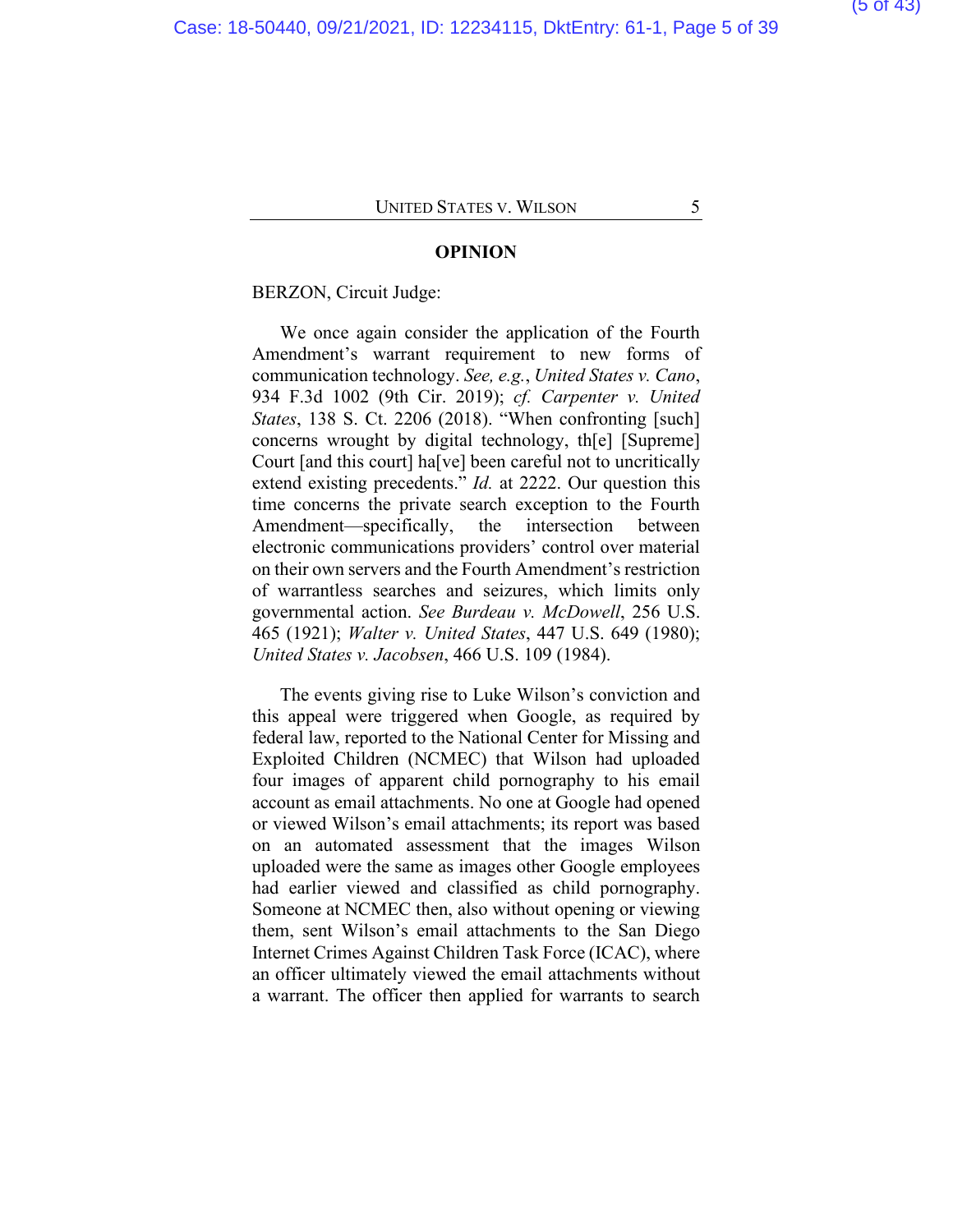both Wilson's email account and Wilson's home, describing the attachments in detail in the application.

Our question is whether the government's warrantless search of Wilson's email attachments was justified by the private search exception to the Fourth Amendment. *See Walter*, 447 U.S. at 655–56; *Jacobsen*, 466 U.S. at 113–14. For the reasons that follow, we hold that it was not. We therefore reverse the district court's denial of Wilson's motion to suppress and vacate Wilson's conviction.

#### **I. Background**

## **A. Google's Identification of Apparent Child Pornography**

Electronic communication service providers are not required "affirmatively [to] search, screen, or scan" for apparent violations on their platforms of federal child pornography laws. 18 U.S.C. §§ 2258A(f), 2258E. But "[i]n order to reduce ... and ... prevent the online sexual exploitation of children," such providers, including Google, are directed, "as soon as reasonably possible after obtaining actual knowledge" of "any facts or circumstances from which there is an apparent violation of . . . child pornography [statutes]," to "mak[e] a report of such facts or circumstances" to NCMEC. 18 U.S.C. § 2258A(a).**[1](#page-38-0)** NCMEC then forwards what is known as a CyberTip to the

**<sup>1</sup>** "A provider that knowingly and willfully failed to make a report required . . . shall be fined." 18 U.S.C. § 2258A(e). Further, in the case of "intentional, reckless, or other misconduct," there may be "a civil claim or criminal charge against a provider . . . arising from the performance of the reporting or preservation responsibilities." *Id*. at §§ 2258B(a), (b).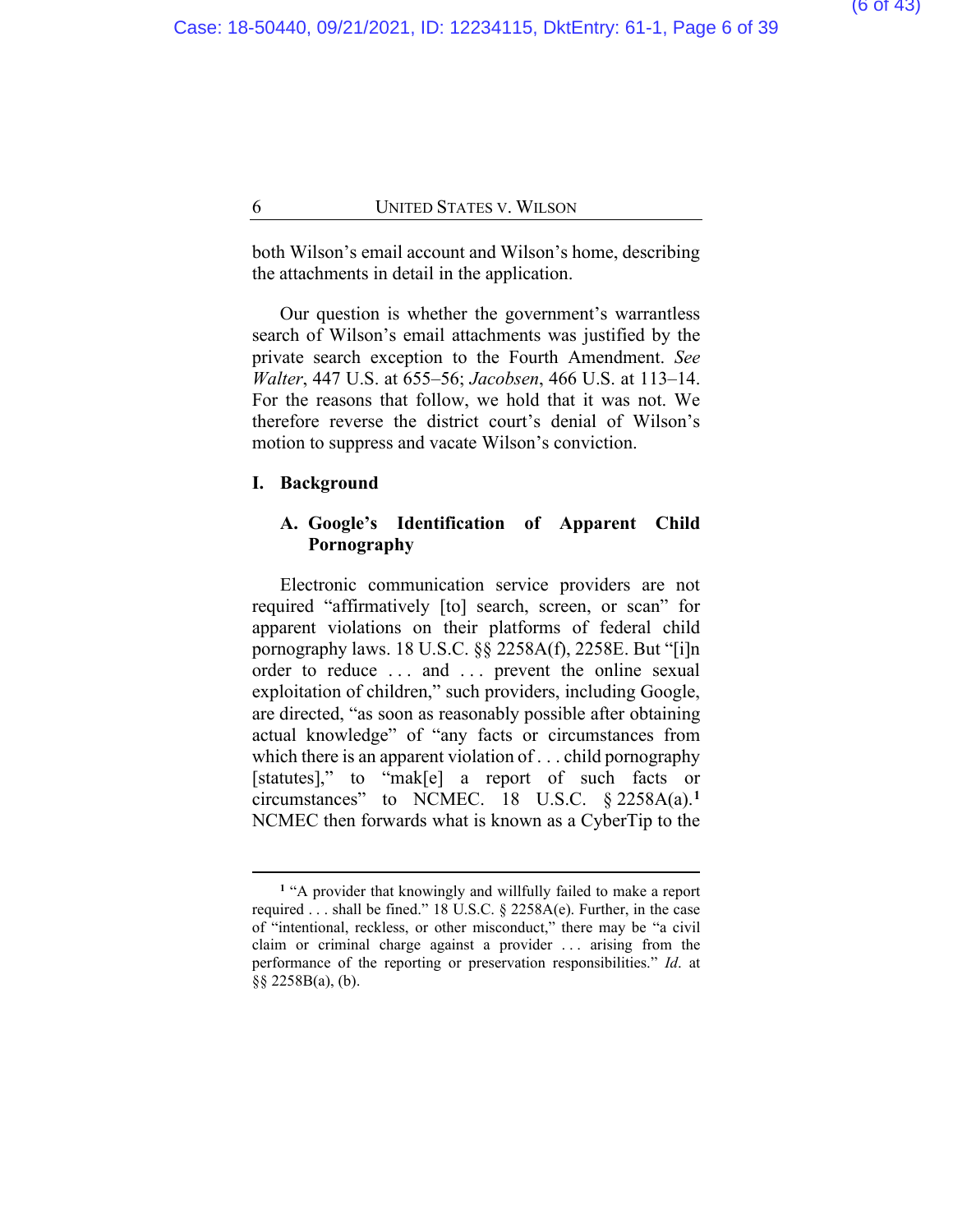appropriate law enforcement agency for possible investigation. *Id.* at §§ 2258A(a)(1)(B)(ii), (c).

According to a two-page declaration from a senior manager at Google, the company "independently and voluntarily take[s] steps to monitor and safeguard [its] platform," including using a "proprietary hashing technology" to identify apparent child pornography.**[2](#page-38-0)**

As described in the record—vaguely, and with the gaps noted—the process works as follows:

First, a team of Google employees are "trained by counsel on the federal statutory definition of child pornography and how to recognize it." Neither the training materials themselves nor a description of their contents appear in or are attached to the Google manager's declaration.

Second, these employees "visually confirm[]" an image "to be apparent child pornography." According to an industry classification standard created by various electronic service providers, there are four industry categorizations: "A1" for a sex act involving a prepubescent minor; "A2" for a lascivious exhibition involving a prepubescent minor; "B1" for a sex act involving a pubescent minor; and "B2" for a lascivious exhibition involving a pubescent minor.

Third, "[e]ach offending image" judged to be "apparent child pornography as defined in 18 USC § 2256" is given a hash value, which is "added to [the] repository of hashes."

<sup>&</sup>lt;sup>2</sup> "A hash value is (usually) a short string of characters generated from a much larger string of data (say, an electronic image) using an algorithm." *United States v. Ackerman*, 831 F.3d 1292, 1294 (10th Cir. 2016).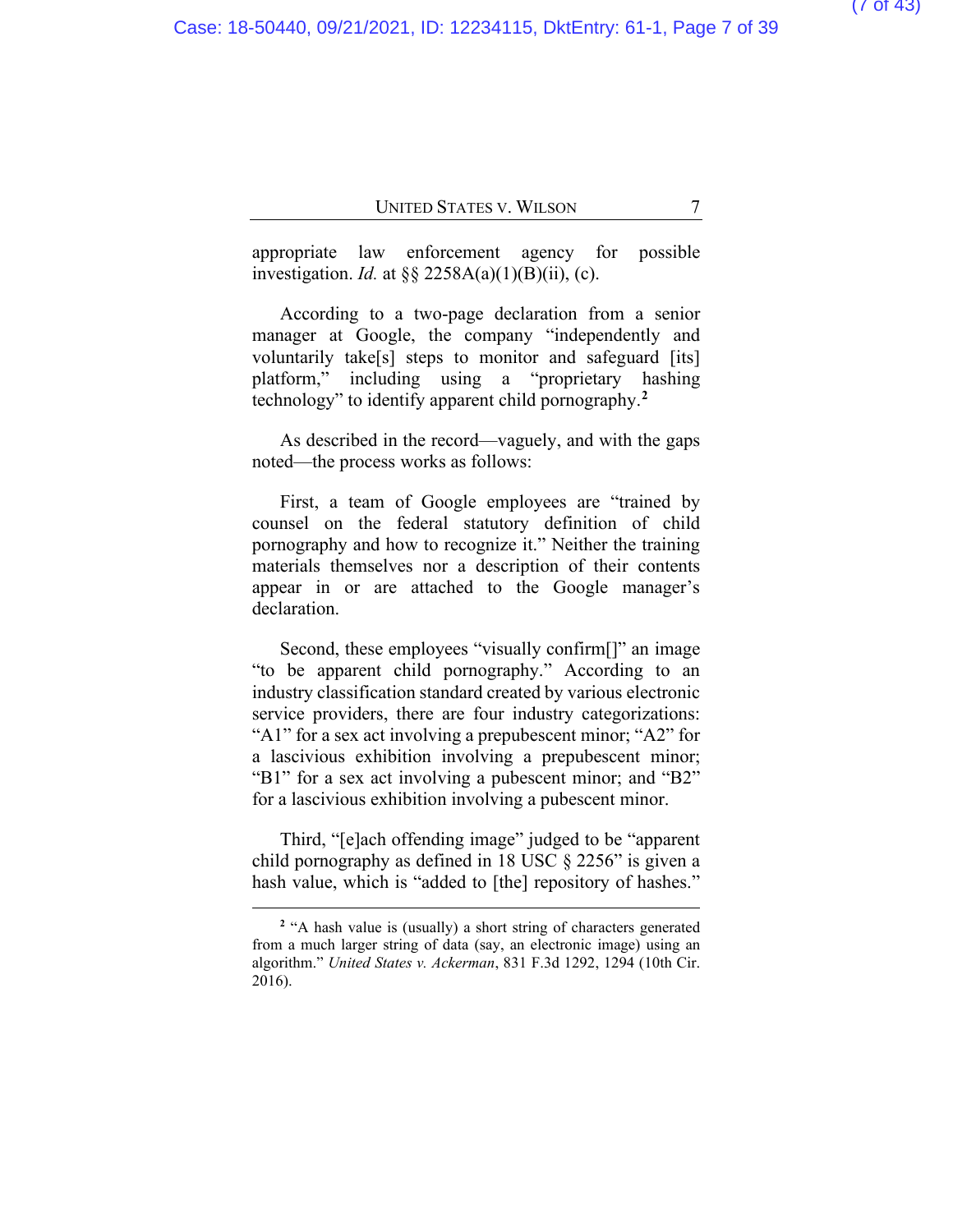As far as the record shows, Google "stores only the hash values" of images identified as apparent child pornography, not the actual images. The government does not represent otherwise.

Finally, Google "[c]ompare[s] these hashes to hashes of content uploaded to [their] services." The exact manner in which hash values are assigned to either the original photographs or the ones deemed to replicate them is not described in the Google manager's declaration or anywhere else in the record.

#### **B. Government Search**

On June 4, 2015, Google, using its propriety technology, "became aware" that Wilson had attached to emails in his email account—which may or may not have been sent—four files that included apparent child pornography. *United States v. Wilson*, No. 3:15-cr-02838-GPC, 2017 WL 2733879, at \*3 (S.D. Cal. June 26, 2017). In compliance with its reporting obligations, Google automatically generated and sent an electronic CyberTipline report to NCMEC. The CyberTipline report included Wilson's four email attachments. According to the Google manager's declaration, "a Google employee did not view the images . . . concurrently to submitting the report to NCMEC." The CyberTipline report did specify that Google had classified each of Wilson's four email attachments as "A1" under an industry classification standard for "content [which] contain[s] a depiction of a prepubescent minor engaged in a sexual act."

Google's report included Wilson's email address, secondary email address, and IP addresses. NCMEC supplemented Google's report with geolocation information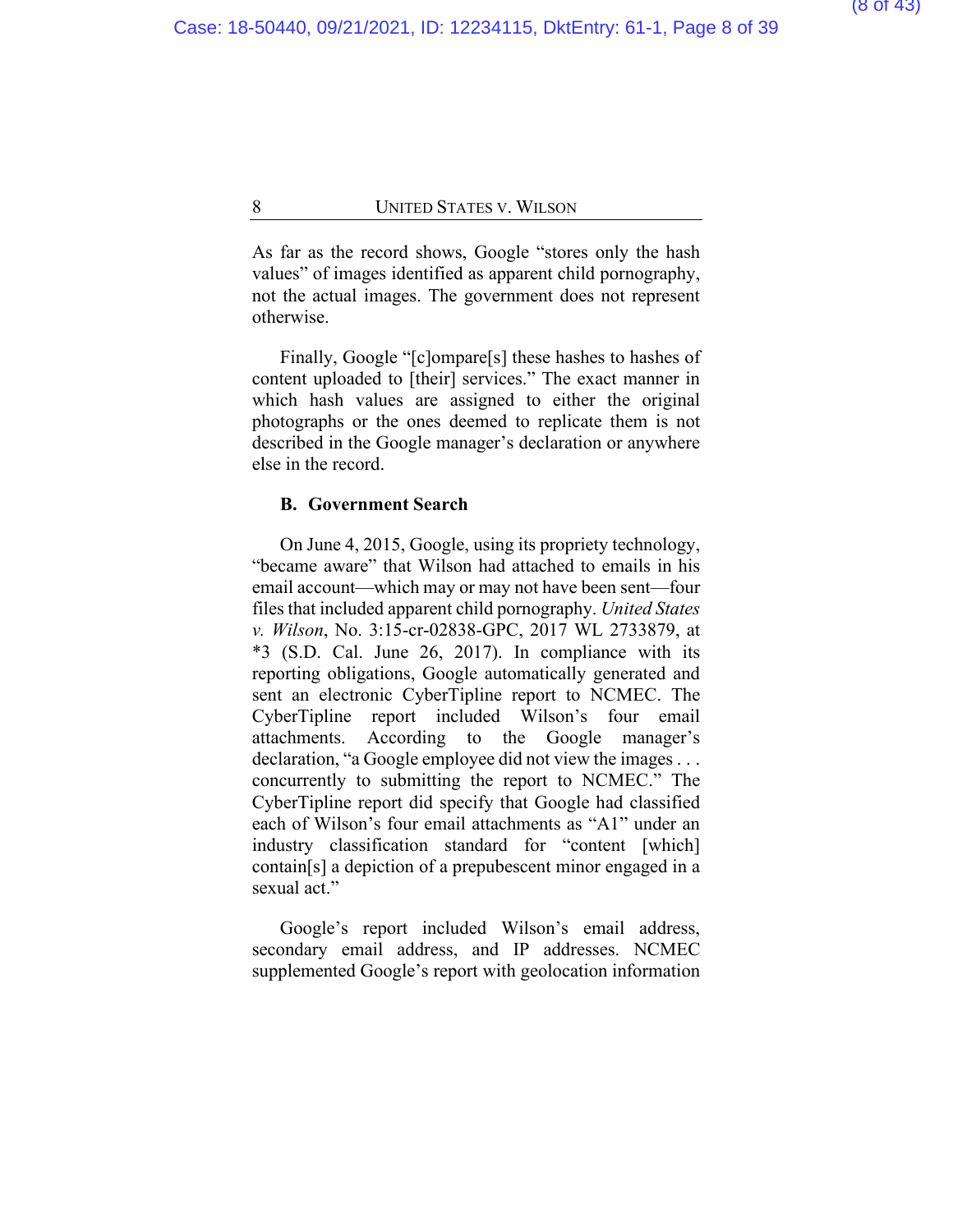associated with Wilson's IP addresses, but did "not open[] or view[] any uploaded files submitted with this report."

NCMEC then forwarded the CyberTip to the San Diego Internet Crimes Against Children Task Force ("ICAC"). Agent Thompson, a member of the San Diego ICAC, received the report. He followed San Diego ICAC procedure, which at the time called for inspecting the images without a warrant whether or not a Google employee had reviewed them.**[3](#page-38-0)**

After Agent Thompson looked at Wilson's four email attachments, he applied for a search warrant of Wilson's email account. His affidavit asserted that probable cause for the warrant was based on two facts: first, that "Google became aware of four (4) image files depicting suspected child pornography;" and second, that he had "reviewed the four (4) images reported by Google to NCMEC and determined they depict child pornography." In support of his own child pornography assessment, he included in the warrant application detailed "descriptions of each of these images." The affidavit did not include the fact that Google had originally classified the images as "A1" or provide any detail about how Google had either classified or later automatically identified Wilson's images as apparent child pornography.

On the basis of the application and affidavit submitted by Agent Thompson, a magistrate judge issued a search

**<sup>3</sup>** Agent Thompson testified that San Diego ICAC, which includes both local, county, regional, and federal agencies, now obtains a search warrant before opening a CyberTip when the provider has not viewed the images. It is not clear from the record whether other ICAC task forces across the country have adopted the same policy.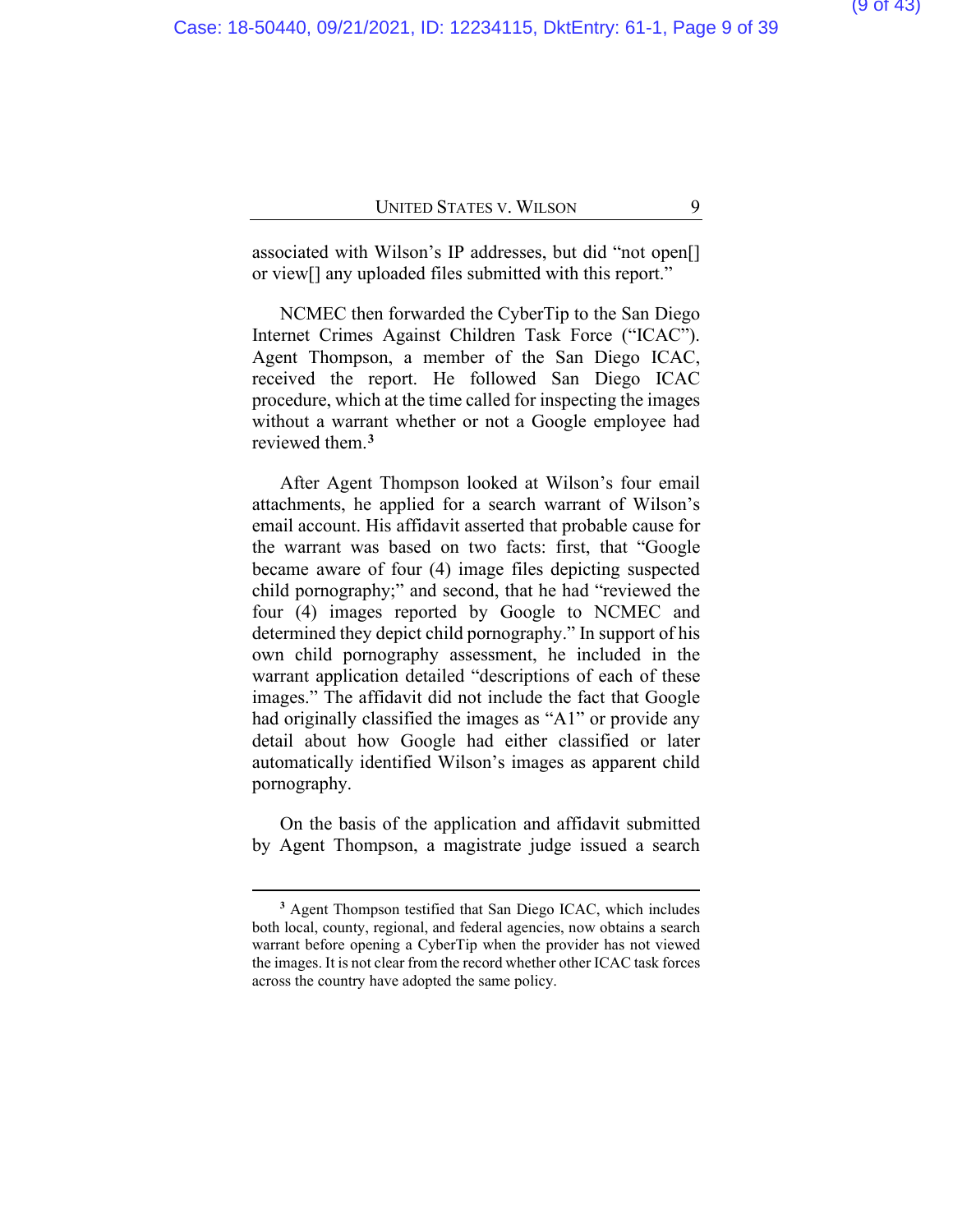warrant for Wilson's email account. When Agent Thompson executed the warrant, he discovered numerous email exchanges in which Wilson received and sent images and video files of alleged child pornography and in which Wilson offered to pay for the creation of child pornography.

Agent Thompson then obtained a search warrant for Wilson's residence. On executing the warrant, law enforcement officers found and seized several electronic devices that contained evidence of child pornography. One officer observed a backpack being tossed over Wilson's balcony at the time officers were knocking on Wilson's door and announcing their presence. Wilson's checkbook and a thumb drive containing thousands of images of child pornography—including the four images reported by Google—were found in the backpack.

#### **C. Motion to Suppress**

Wilson filed a motion to suppress all evidence seized from his email account and residence, arguing that Agent Thompson's review of his email attachments without a warrant was impermissible under the Fourth Amendment. Relying principally on *Jacobsen*, 466 U.S. 109, and *United States v. Tosti*, 733 F.3d 816 (9th Cir. 2013), the government maintained in response that Agent Thompson's review of the four images did not exceed the scope of Google's private search and so, under the private search doctrine as enunciated in *Jacobsen* and *Tosti*, was valid without a warrant.

The district court agreed. The court denied Wilson's motion to suppress on the ground that the government's warrantless search did not exceed the scope of the antecedent private search and so did not require a warrant. The district court also concluded that "if [Agent] Thompson's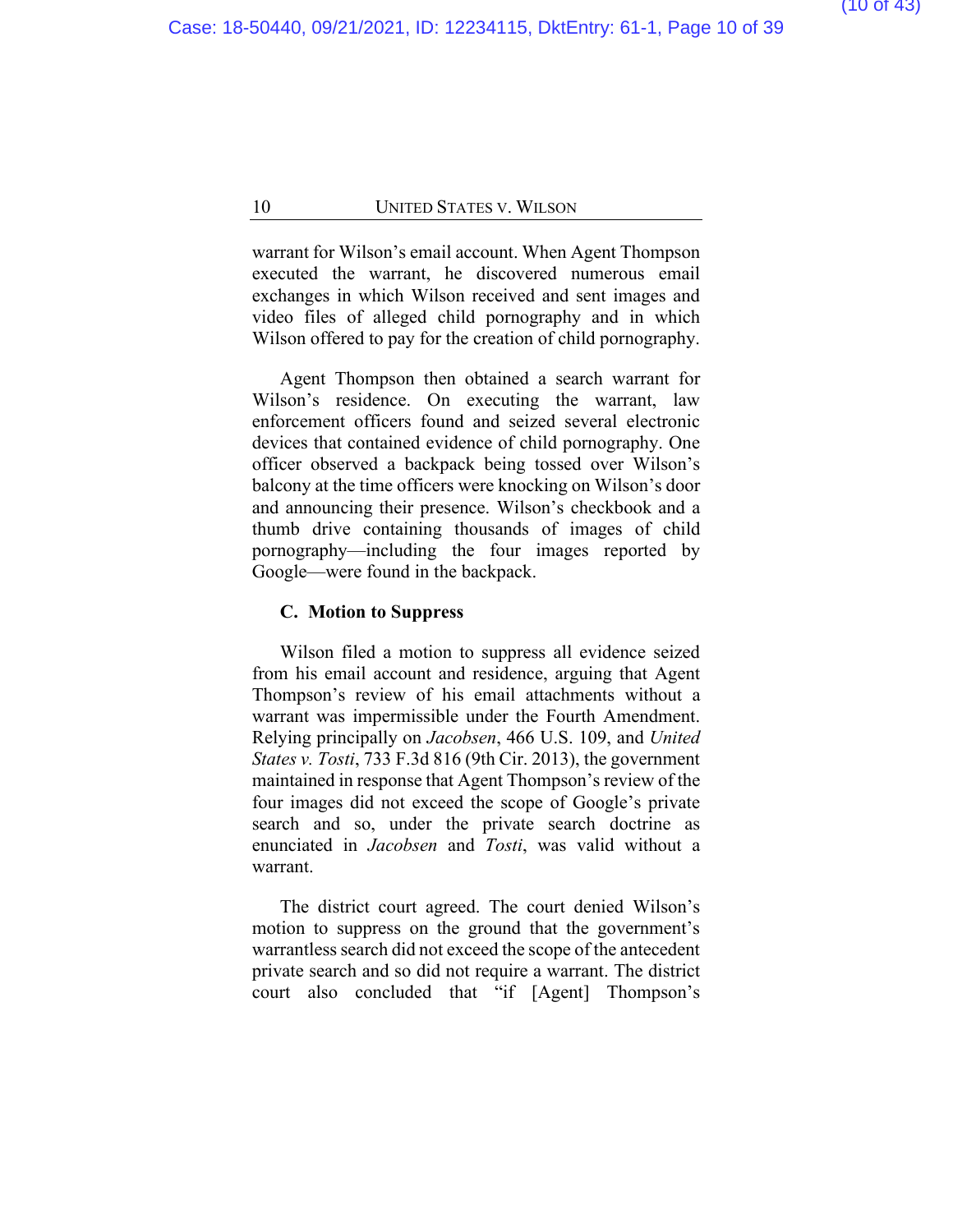warrantless viewing of the four images constituted an illegal search, neither excising the tainted evidence from the affidavit nor the good faith exception would prevent operation of the exclusionary rule."**[4](#page-38-0)** *Wilson*, 2017 WL 2733879, at \*12–13.

After waiving his right to a jury trial, Wilson was convicted of possession and distribution of child pornography**[5](#page-38-0)** and sentenced to 11 years of incarceration and

We need not definitively resolve the preclusion question as it relates to a motion to suppress, here, as the government has not asserted collateral estoppel, so the argument is waived. *Harbeson v. Parke Davis, Inc.*, 746 F.2d 517, 520 (9th Cir. 1984) ("The United States was unaware that Mr. Wilson had raised the same issue in his state appeal until the letter filed in this case by [defense counsel] on October 16, 2020.").

**<sup>4</sup>** The government does not contest these contingent rulings.

**<sup>5</sup>** While this appeal was pending, the California Court of Appeal held that "the government's warrantless search of Wilson's four images was permissible under the private search doctrine." *People v. Wilson*, 56 Cal. App. 5th 128, 147 (2020), *as modified on denial of reh'g* (Nov. 6, 2020), *review denied (*Jan. 20, 2021). We have not squarely addressed the preclusive effect of the denial of a suppression motion in an earlier statecourt proceeding. Other circuits, however, have held that "the government may not collaterally estop a criminal defendant from relitigating an issue against the defendant in a different court in a prior proceeding." *United States v. Harnage*, 976 F.2d 633, 636 (11th Cir. 1992); *accord United States v. Pelullo*, 14 F.3d 881, 896 (3d Cir. 1994); *United States v. Gallardo-Mendez*, 150 F.3d 1240, 1244 (10th Cir. 1998). Citing those cases, we came to the similar conclusion that, in criminal trials, the government "may not use collateral estoppel to establish, as a matter of law, an element of an offense or to conclusively rebut an affirmative defense on which the Government bears the burden of proof beyond a reasonable doubt." *United States v. Smith-Baltiher*, 424 F.3d 913, 920 (9th Cir. 2005) (quoting *United States v. Arnett*, 353 F.3d 765, 766 (9th Cir. 2003) (en banc) (per curiam)).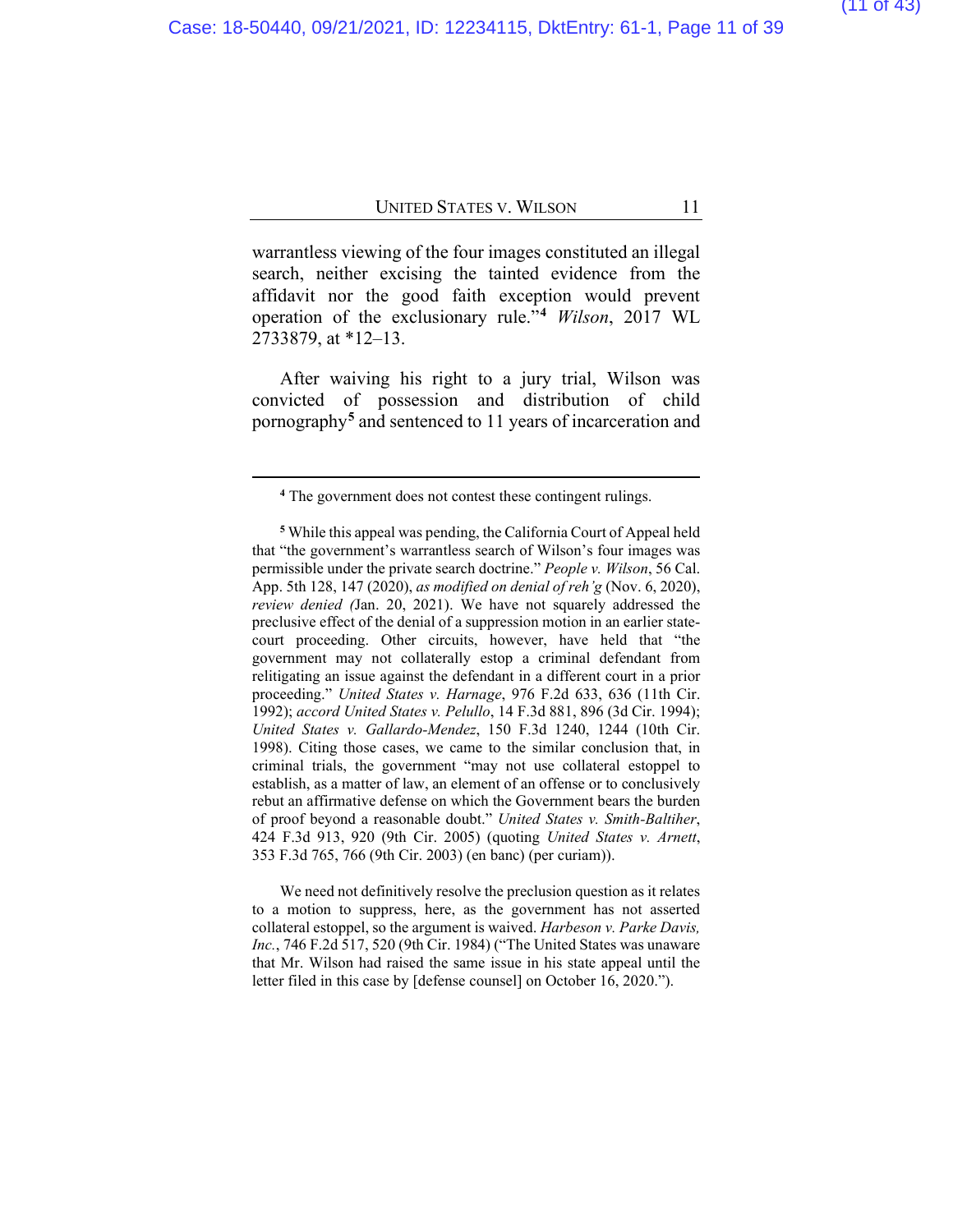10 years of supervised release for each count, to run concurrently.**[6](#page-38-0)**

### **II. Discussion**

The government does not dispute for purposes of this case Wilson's assertion that Agent Thompson's review of his email attachments was a search within the meaning of the Fourth Amendment. We proceed on that assumption as well—that is, we assume that Wilson had a subjective expectation of privacy in his email attachments that society is prepared to recognize as reasonable, *see Kyllo v. United States*, 533 U.S. 27, 33 (2001) (*citing Katz v. United States*, 389 U.S. 347, 361 (1967) (Harlan, J., concurring)); *see also United States v. Miller*, 982 F.3d 412, 427 (6th Cir. 2020) (taking the same approach); *cf. United States v. Ackerman*, 831 F.3d 1292, 1308 (10th Cir. 2016) (holding that when the government views email attachments it is a "search" for Fourth Amendment purposes under both an expectation-ofprivacy and a trespass-to-chattels theory).**[7](#page-38-0)** Our question, then, is whether Agent Thompson was permitted to look at Wilson's email attachments under the private search

**<sup>6</sup>** Wilson maintains that the district court did not obtain a valid waiver of his right to a jury trial, as required by Fed. R. Crim. P. 23(a). Because we vacate Wilson's conviction and reverse the district court's denial of Wilson's motion to suppress, we do not reach this issue.

**<sup>7</sup>** Because we hold that the government's warrantless search violated Wilson's privacy-based Fourth Amendment rights, we do not consider Wilson's alternative argument that the government's search violated his property-based Fourth Amendment rights. *See Carpenter v. United States*, 138 S. Ct. 2206, 2269 (2018) (Gorsuch, J. dissenting) ("[F]ew doubt that e-mail should be treated much like the traditional mail it has largely supplanted—as a bailment in which the owner retains a vital and protected legal interest.").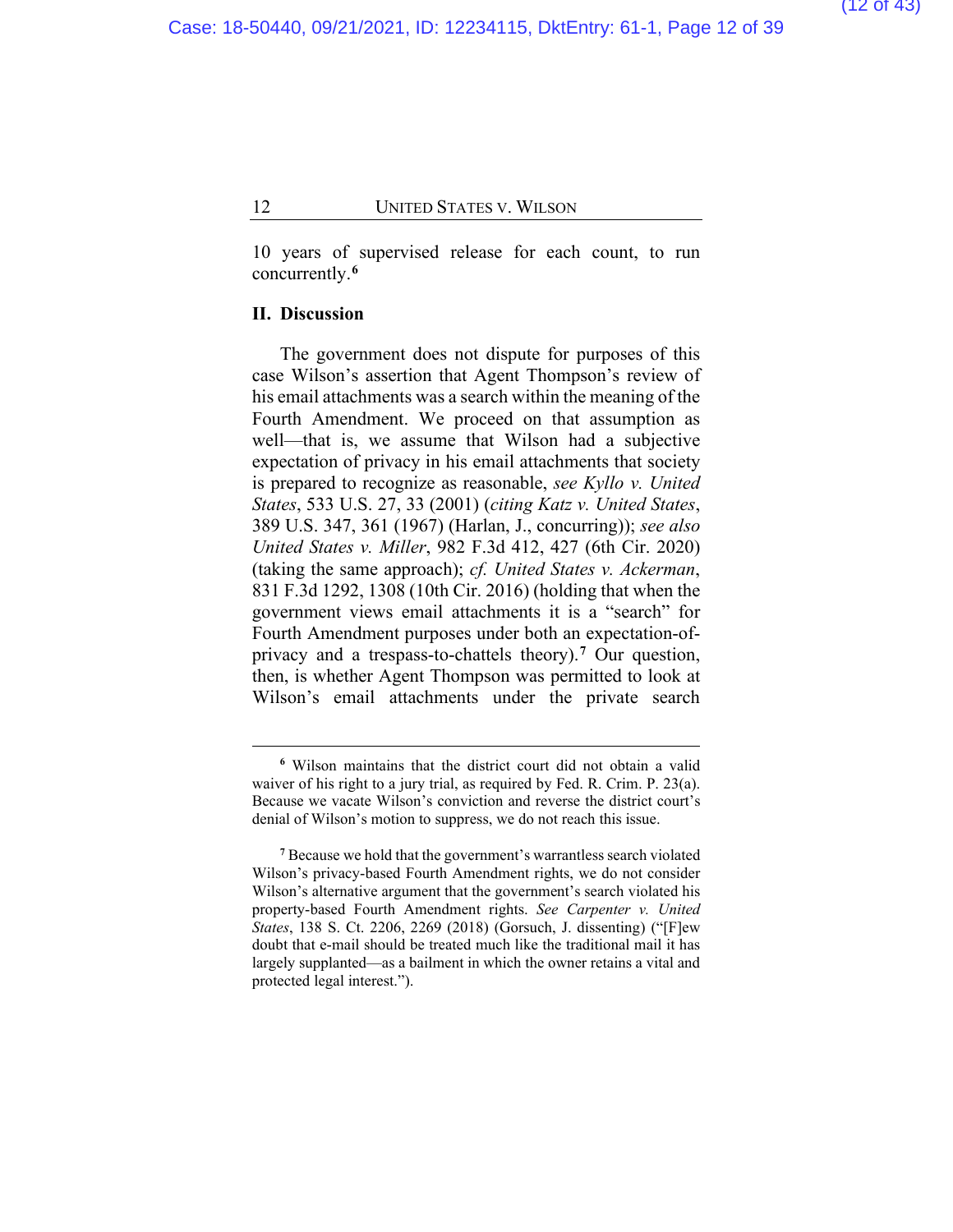exception, such that the Fourth Amendment did not require him to procure a warrant.

We review the district court's denial of Wilson's motion to suppress *de novo* and the district court's underlying factual findings for clear error. *See United States v. Camou*, 773 F.3d 932, 937 (9th Cir. 2014); *see also United States v. Mulder*, 808 F.2d 1346, 1348 (9th Cir. 1987).

#### **A. Private Search Exception**

As the Fourth Amendment protects individuals from government actors, not private ones, *see Burdeau v. McDowell*, 256 U.S. 465 (1921), a private party may conduct a search that would be unconstitutional if conducted by the government. The private search doctrine concerns circumstances in which a private party's intrusions would have constituted a search had the government conducted it and the material discovered by the private party then comes into the government's possession. Invoking the precept that when private parties provide evidence to the government "on [their] own accord[,]  $\ldots$  it [i]s not incumbent on the police to . . . avert their eyes," *Coolidge v. New Hampshire*, 403 U.S. 443, 489 (1971), the Supreme Court formalized the private search doctrine in a pair of decisions about four decades ago: *Walter v. United States*, 447 U.S. 649 (1980), which produced no majority decision, and *United States v. Jacobsen*, 466 U.S. 109 (1984), which did.

### **1. Doctrinal Foundations**

Beginning from the initial articulation of the private search doctrine, the extent to which it excuses the government from compliance with the warrant requirement of the Fourth Amendment has been the subject of concern. The exception has, for example, been described as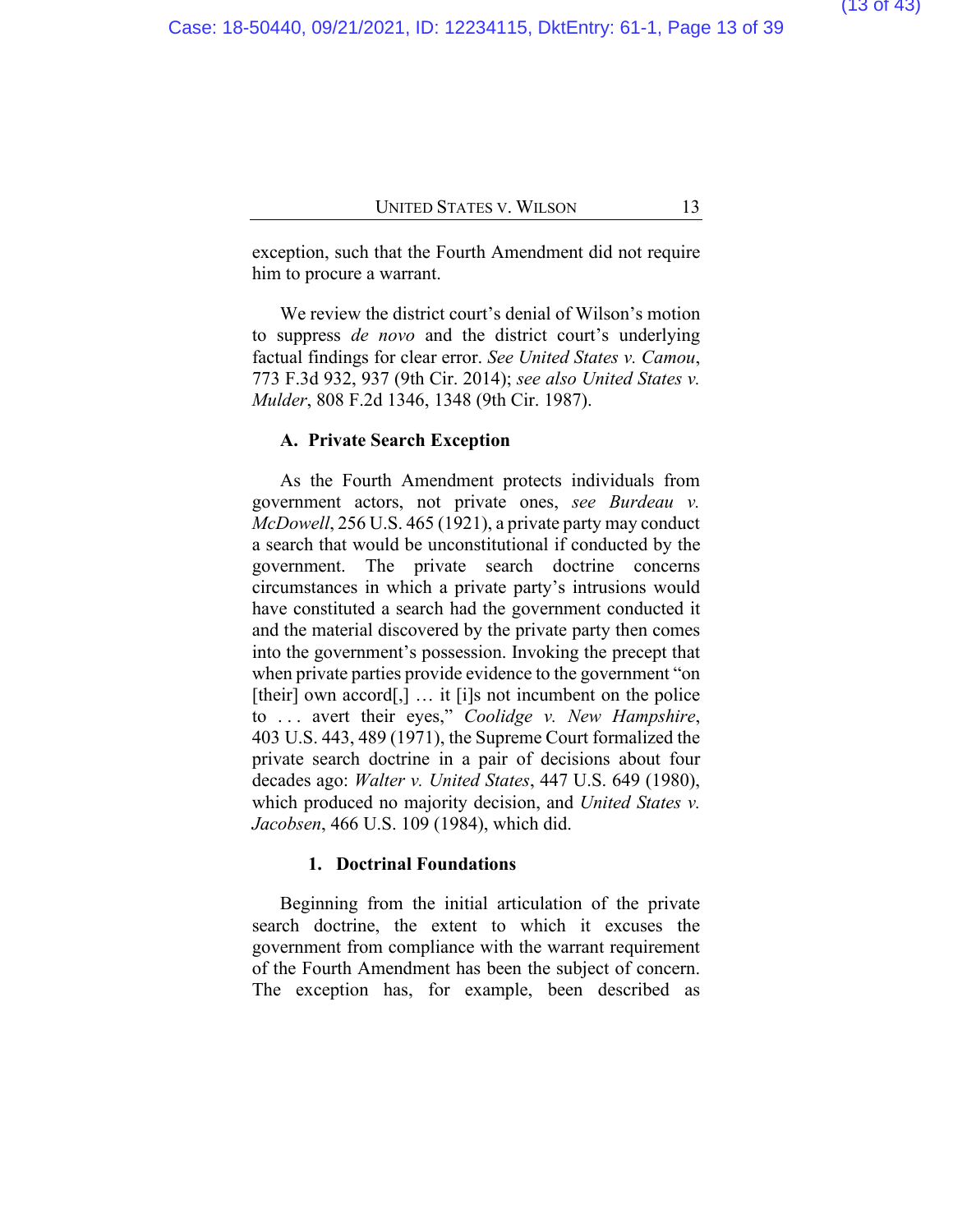"unsettling" for its potential reach. 1 Wayne R. LaFave, *Search and Seizure: A Treatise on the Fourth Amendment*  §1.8(b) (6th ed. 2020); *see also Jacobsen*, 466 U.S. at 129– 34 (White, J., concurring in part and concurring in judgment). On examination, however, the history of the exception confirms that it is, in truth, a narrow doctrine with limited applications.

Beginning with *Burdeau*, the Supreme Court has distinguished between government agents and private parties for purposes of the Fourth Amendment. *Burdeau*  considered whether the Fourth Amendment restricts the government's ability to use papers incriminating an individual when those papers were volunteered to the government by a private party who had stolen them. *Burdeau* disregarded the private theft, noting that although "[t]he Fourth Amendment gives protection against unlawful searches and seizures, ... its protection applies to governmental action." 256 U.S. at 475.

*Coolidge*, decided 50 years after *Burdeau*, addressed whether a private party who provides the government with another person's contraband or evidentiary material can be considered an agent of the government for purposes of the Fourth Amendment. In that case, local police officers arrived at a suspect's home, questioned his wife about his involvement in a murder, and obtained from his wife a rifle and articles of clothing belonging to the suspect. *Coolidge*, 403 U.S. at 446, 486. The opinion does not explain whether the suspect's wife had proper possession of the items. The Court stated only that, had the suspect's wife, "wholly on her own initiative, sought out her husband's guns and clothing and then taken them to the police station to be used as evidence against him, there can be no doubt under [*Burdeau*] that the articles would later have been admissible in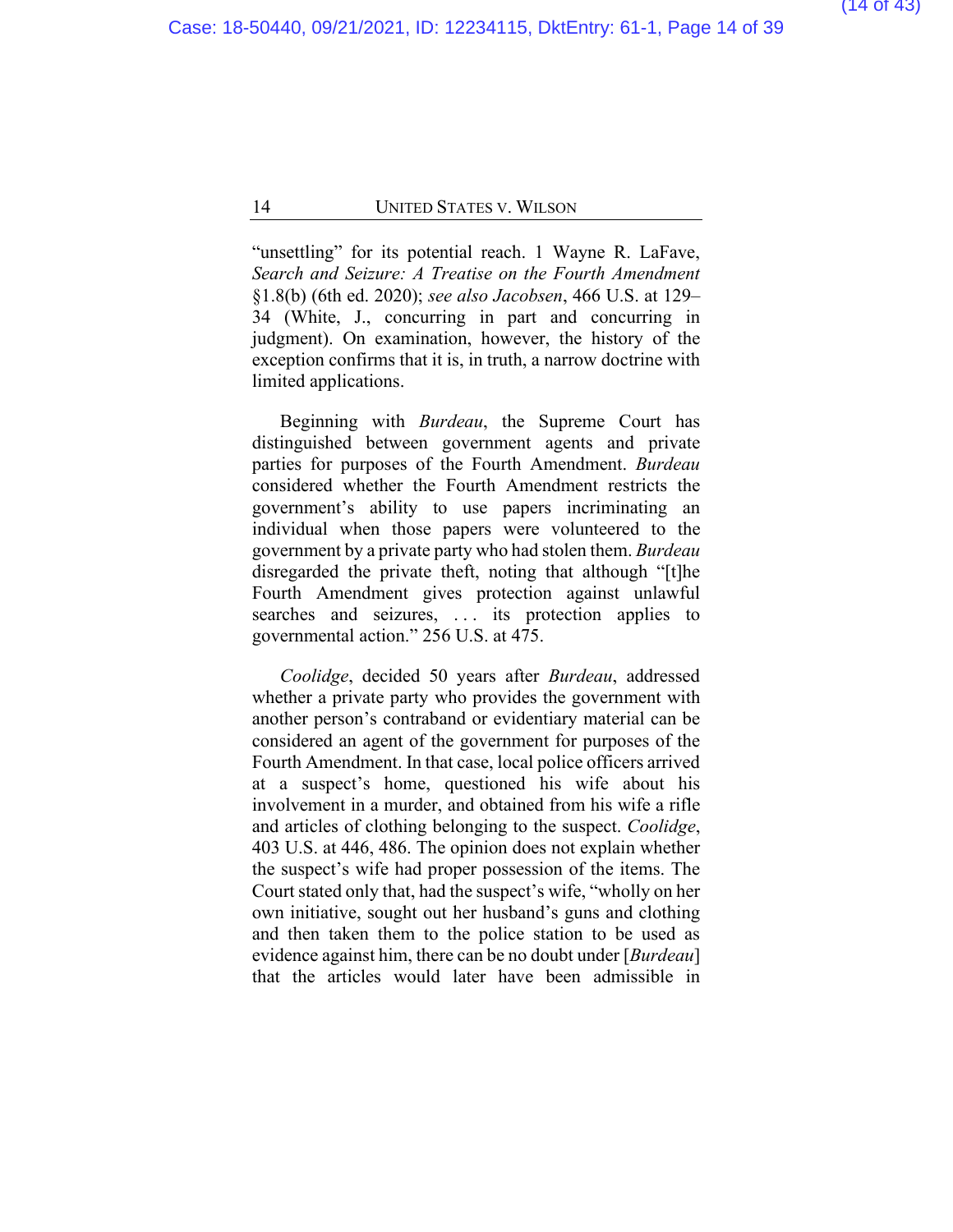evidence." *Id*. at 487. The relevant inquiry, according to the Court, was whether the suspect's wife, "in light of all the circumstances of the case, must be regarded as having acted as an instrument or agent of the state when she produced her husband's belongings." *Id.* (internal quotation marks omitted). As the record showed that the suspect's wife had shared the suspect's guns and clothes with the local police "of her own accord," *Coolidge* held that "it was not incumbent on the police to stop her or avert their eyes" when offered the critical evidence. *Id*. at 489.

### **2. Doctrinal Scope**

Following *Burdeau* and *Coolidge*, both *Walter* and *Jacobsen* considered a warrantless government search after a private party "freely made available" certain information for the government's inspection. *Jacobsen*, 466 U.S. at 119– 20 (citing *Coolidge*, 403 U.S. at 487–90). Together, the cases determined that an antecedent private search excuses the government from obtaining a warrant to repeat the search but only when the government search does not exceed the scope of the private one. That is, "[t]he additional invasions of respondents' privacy by the government agent must be tested by the degree to which they exceeded the scope of the private search." *Id.* at 115.

In *Walter*, a package of obscene films was mistakenly delivered to the wrong recipient. 447 U.S. at 651. The recipient opened the external packaging and examined the boxes containing individual films. *Id.* at 651–52. Each box displayed "suggestive drawings" on one side and "explicit descriptions of the contents" of the film on the other. *Id.* at 652. After reading these descriptions, and "attempt[ing] without success to view portions of the film by holding it up to the light," the recipient notified the FBI about the mistaken delivery. *Id*. The FBI then seized the boxes and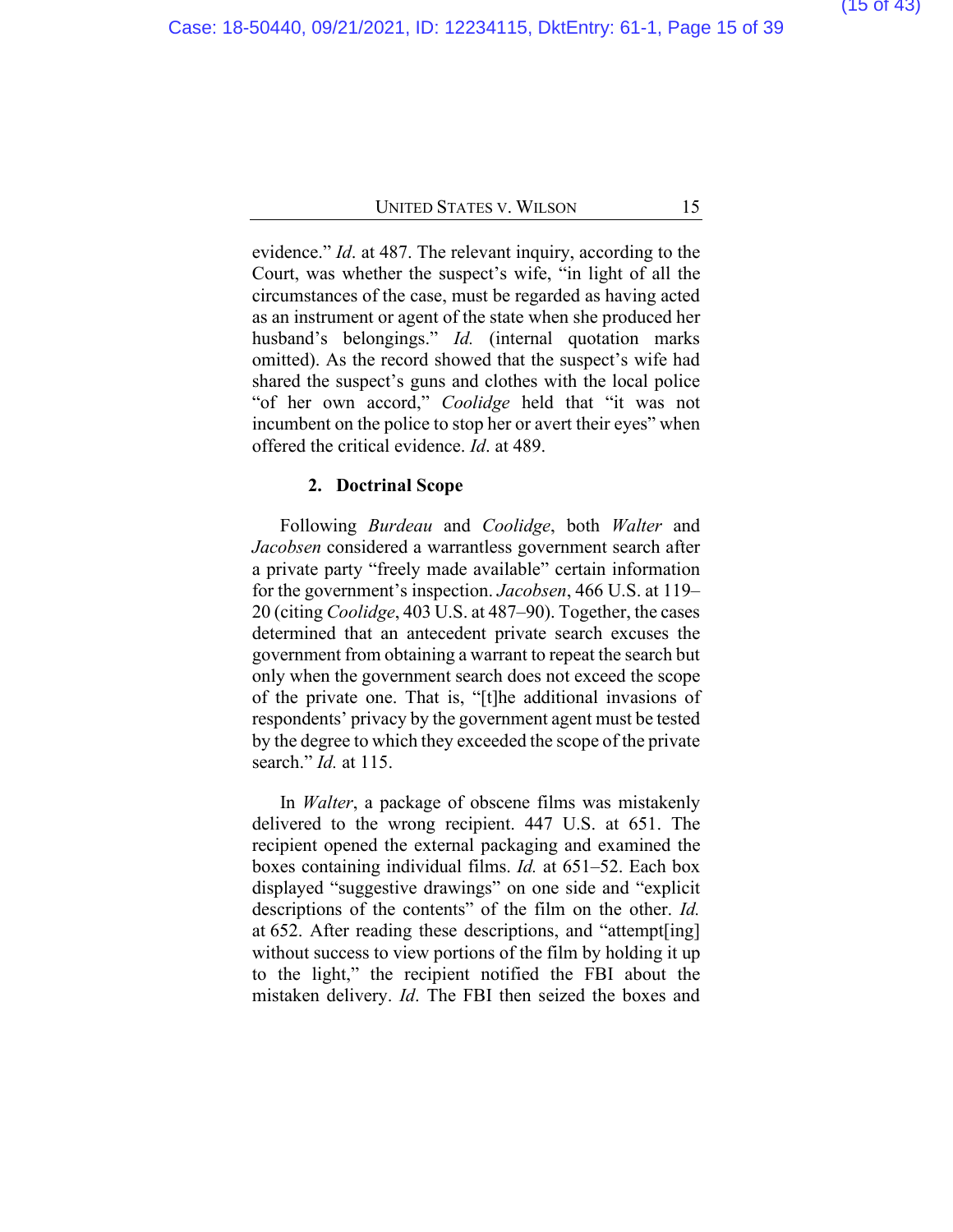screened one of the films without first obtaining a warrant. *Id*.

*Walter* did not result in a majority opinion, but a majority of the justices concluded that there had been a violation of the Fourth Amendment, and a different majority of justices agreed on the standard to be applied.

Justice Stevens, joined by Justice Stewart, announced the judgment of the Court. Their opinion concluded that the government search exceeded the scope of the antecedent actions by the private individuals in two respects. First, the government agents had screened the film for the purpose of learning information necessary to determine that a crime had been committed:

> It is perfectly obvious that the agents' reason for viewing the films was to determine whether their owner was guilty of a federal offense. To be sure, the labels on the film boxes gave them probable cause to believe that the films were obscene and that their shipment in interstate commerce had offended the federal criminal code. . . . [But] a search of the contents of the films . . . was necessary in order to obtain the evidence which was to be used at trial.

*Id*. at 654. Second, the government agents had gone beyond the physical bounds of the private search, because "the private party had not actually viewed the films." *Id*. at 657. "The private search [thus] merely frustrated [the] expectation [of privacy] in part," not in full. *Id*. at 659. "It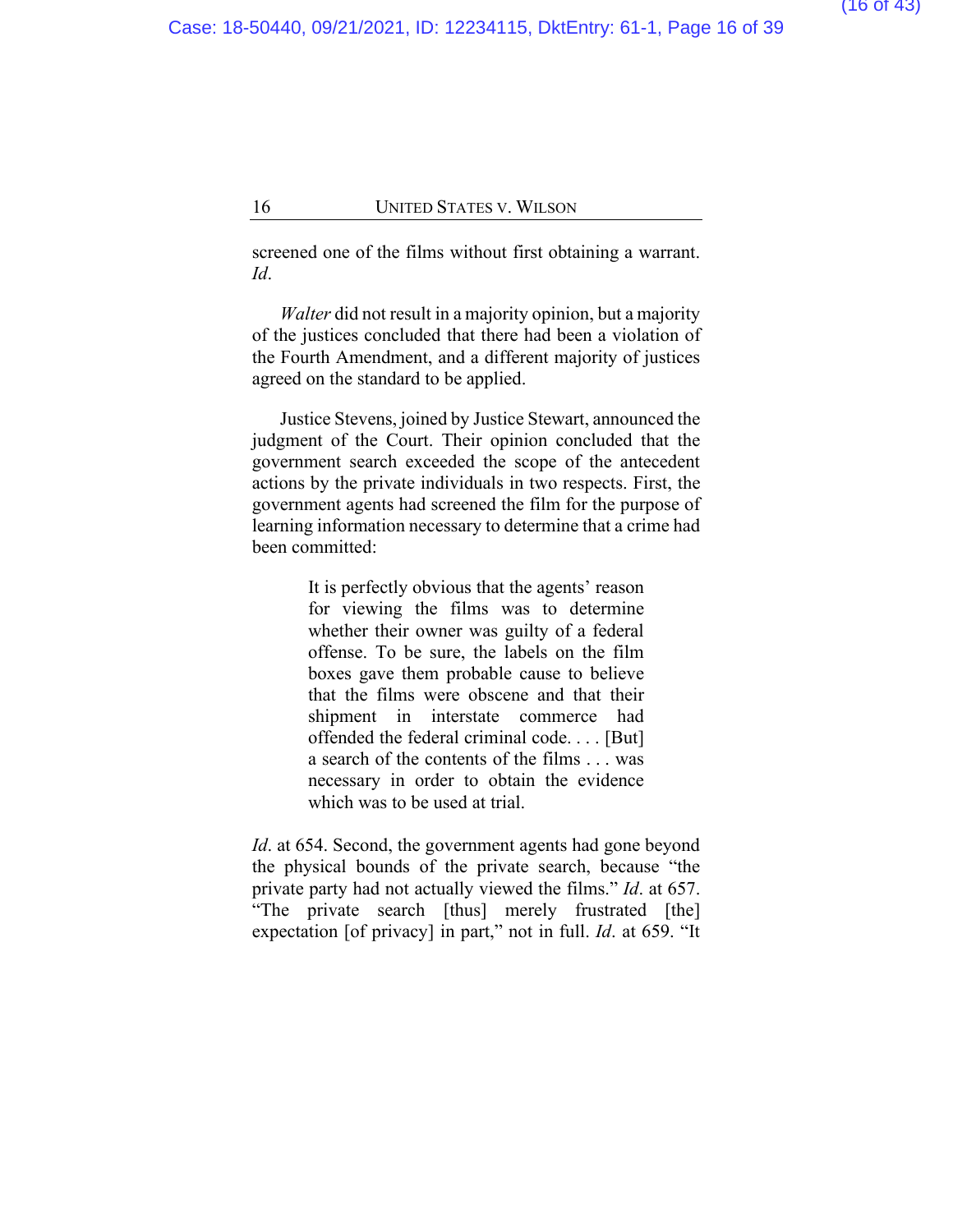did not simply strip the remaining unfrustrated portion of that expectation of all Fourth Amendment protection." *Id*. **[8](#page-38-0)**

The four justices in dissent would have concluded that there was no Fourth Amendment violation. The dissenters disputed not the basic approach of Justice Stevens' opinion but its application to the facts of the case. Specifically, the dissent stressed that "[t]he containers. . . clearly revealed the nature of their contents," such that the private employees "so fully ascertained the nature of the films . . . [that] the FBI's subsequent viewing of the movies . . . was not an additional search subject to the warrant requirement." *Id*. at 663–64 (Blackmun, J., dissenting, joined by Burger, C.J., and Powell and Rehnquist, JJ.).

Four years after *Walter*, the Supreme Court again applied the private search doctrine. Importantly, *Jacobsen*  recognized "the agreement [in *Walter*] on the standard to be applied in evaluating the relationship between the two searches." 466 U.S. at 117 n.12.

*Jacobsen* concerned a government search of a Federal Express ("FedEx") package that had been partially opened by FedEx employees. *See* 466 U.S. at 111. While examining a damaged package, the FedEx employees "opened the

**<sup>8</sup>** Justice Marshall concurred only in the judgment. Justice White, joined by Justice Brennan, concurred, noting that "the packages already had been opened, and the Government saw no more than what was exposed to plain view." *Walter*, 447 U.S. at 661 (White, J., concurring in part and concurring in judgment). Although Justice Stevens emphasized that the private parties had not screened the film, *see id*. at 657 & n.9, the concurring justices would have found a Fourth Amendment violation even if the private parties had done so, as "a private screening of the films would not have destroyed petitioners' privacy interest in them." *Id*. at 662.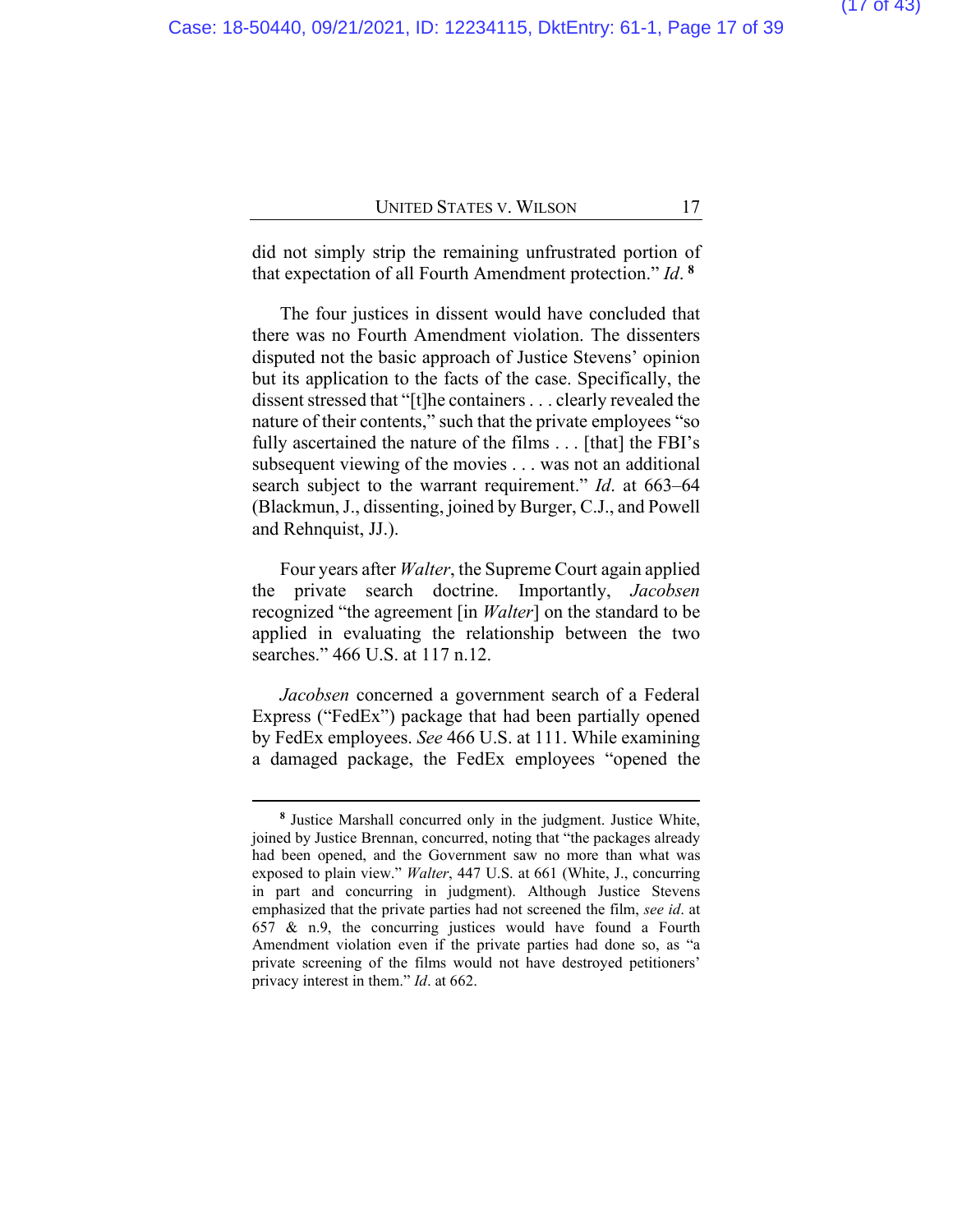package," "cut open the tube" within the package, and "found a series of four zip-lock plastic bags, the outermost enclosing the other three and the innermost containing about six and a half ounces of white powder." *Id*. The employees "observed . . . white powder in the innermost plastic bag," but did not open the (presumably transparent) bag. *Id*. Instead, they called the Drug Enforcement Administration (DEA), put the plastic bags back in the tube, and placed the tube back in the box. *Id*.

When DEA agents arrived, they did two things: First, to visually inspect the contents of the plastic bags, DEA agents removed the tube from the box and the plastic bags from the tube. *See id.* Second, federal agents "opened each of the four bags and removed a trace of the white substance with a knife blade." *Id*. at 111–12. They performed a field test to determine whether the powder in the plastic bags was cocaine. *See id*.

*Jacobsen* considered whether the private search exception as adopted by a majority of justices in *Walter* applied to the facts at hand. In doing so, *Jacobsen*, like Justice Stevens' opinion in *Walter*, looked at both the degree to which the government's actions led to observing new information not uncovered by the private search and the extent to which the government's investigation intruded on the package owner's privacy interests to a greater degree than had the private party's actions. As to the first parameter, the information gleaned by the government, *Jacobsen* permitted the government agent to "reexamine"—that is, examine in the same manner—the package previously examined by FedEx, the private party. The government "could utilize the [private] employees' testimony concerning the contents of the package," noted *Jacobsen*; "[p]rotecting the risk of misdescription . . . is not protected by the Fourth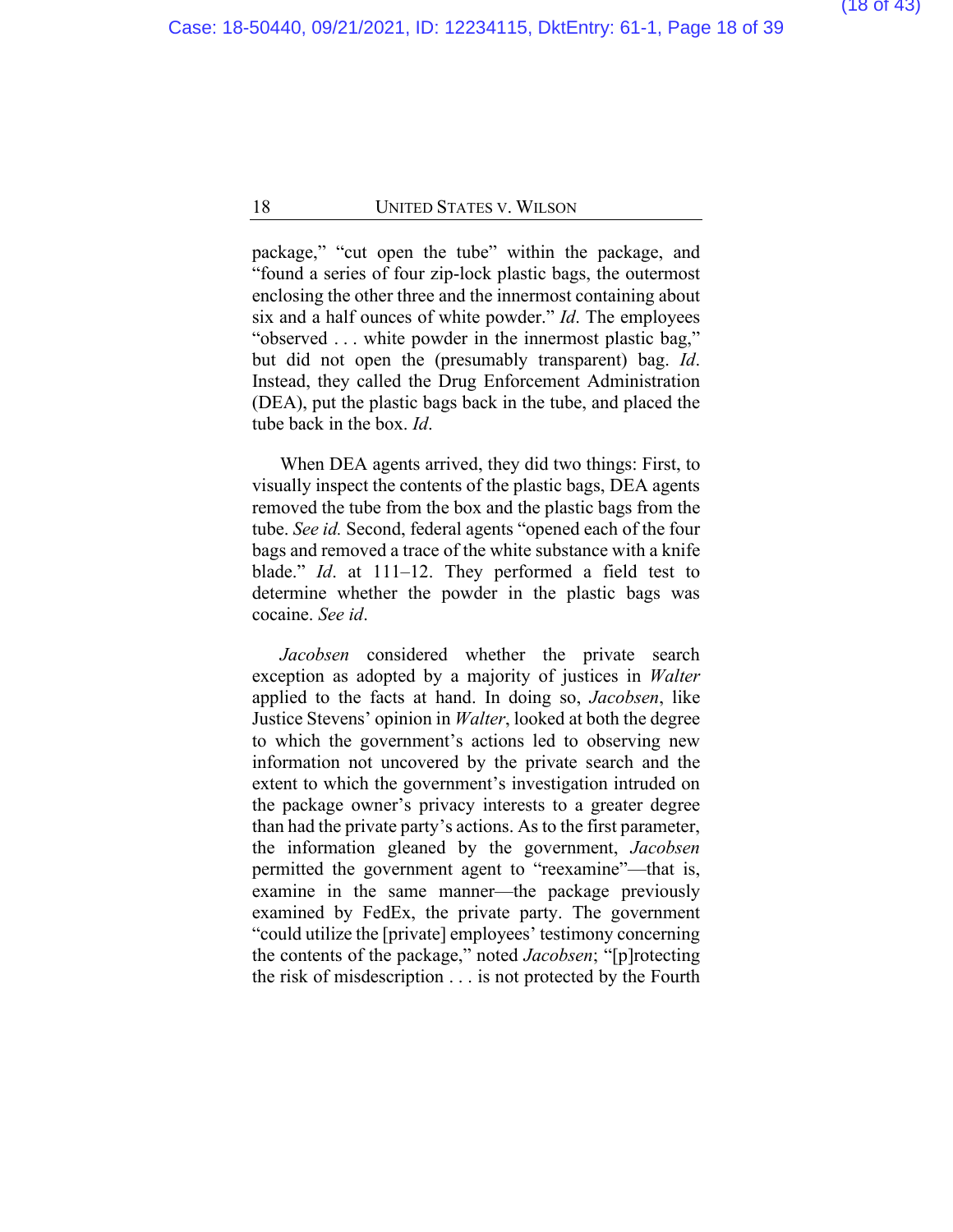Amendment." 466 U.S. at 119. As to the second parameter, the additional impairment of privacy interests, *Jacobsen*  emphasized that the private search exception turns on parity with the impact of the private search: "[O]nce frustration of the original expectation of privacy occurs, the Fourth Amendment does not prohibit governmental use of the nownonprivate information." *Id*. at 117.

Applying these precepts, *Jacobsen* concluded that the "removal of the plastic bags from the tube and the [government] agent's visual inspection of their contents" did not exceed the scope of the private search as to the information obtained. *Id.* at 120. "[T]he agent[s] ... learn[ed] nothing [from those actions] that had not previously been learned during the private search" and conveyed to the federal agents by the FedEx employees. *Id*. And as to the privacy interests, the governmental search to that point "infringed no legitimate expectation of privacy and hence was not a 'search' within the meaning of the Fourth Amendment," *id*., as "[t]he package itself, which had previously been opened, remained unsealed, and the Federal Express employees had invited the agents to examine its contents," such that "the package could no longer support any expectation of privacy," *id*. at 121.

*Jacobsen* then separately considered the chemical field test, conducted by the DEA agents, including the federal agents' removal of the white powder from the plastic bag. Critically for our purposes, *Jacobsen* began this inquiry from the premise that because the field test "had not been conducted by the Federal Express agents," it "*therefore*  exceeded the scope of the private search." *Id*. at 122 (emphasis added). The majority then determined that the government's chemical field test of the substance in the properly seized plastic bags was nonetheless not a search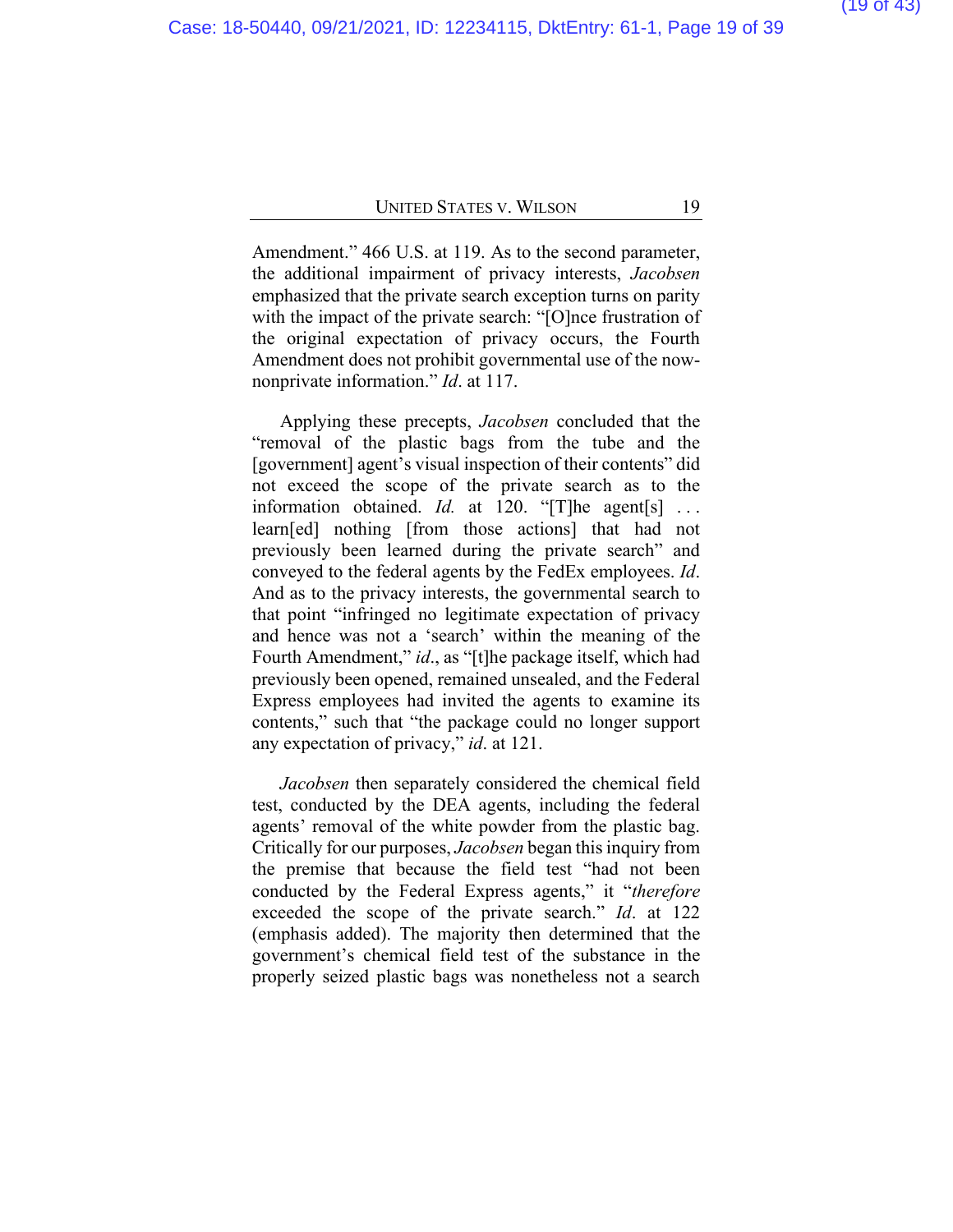within the meaning of the Fourth Amendment, because "governmental conduct that can reveal whether a substance is cocaine, and no other arguably 'private' fact, compromises no legitimate privacy interest." *Id*. at 122–23. This conclusion, *Jacobsen* explained, was "dictated" by the Court's earlier decision in *United States v. Place*, 462 U.S. 696 (1983), "in which the Court held that subjecting luggage to a 'sniff test' by a trained narcotics detection dog was not a 'search' within the meaning of the Fourth Amendment." *Jacobsen*, 466 U.S. at 123.

### **B. Application of the Private Search Exception to This Case**

The government bears the burden to prove Agent Thompson's warrantless search was justified by the private search exception to the Fourth Amendment's warrant requirement. Before considering the private search exception, *Coolidge* emphasized "the most basic constitutional rule" in the Fourth Amendment arena: warrantless searches are per se unreasonable, subject to few exceptions that are "jealously and carefully drawn." 403 U.S. at 454–55. Accordingly, "[t]he burden is on those seeking the exemption." *Id.* at 455 (quoting *United States v. Jeffers*, 342 U.S. 48, 51 (1951)). The government has not met its burden here.

Both as to the information the government obtained and the additional privacy interests implicated, the government's actions here exceed the limits of the private search exception as delineated in *Walter* and *Jacobsen* and their progeny.**[9](#page-38-0)**

**<sup>9</sup>** Wilson opines that the private search exception to the Fourth Amendment should be overruled, and seeks to preserve that question for any Supreme Court review of this case. As a court of appeals, we of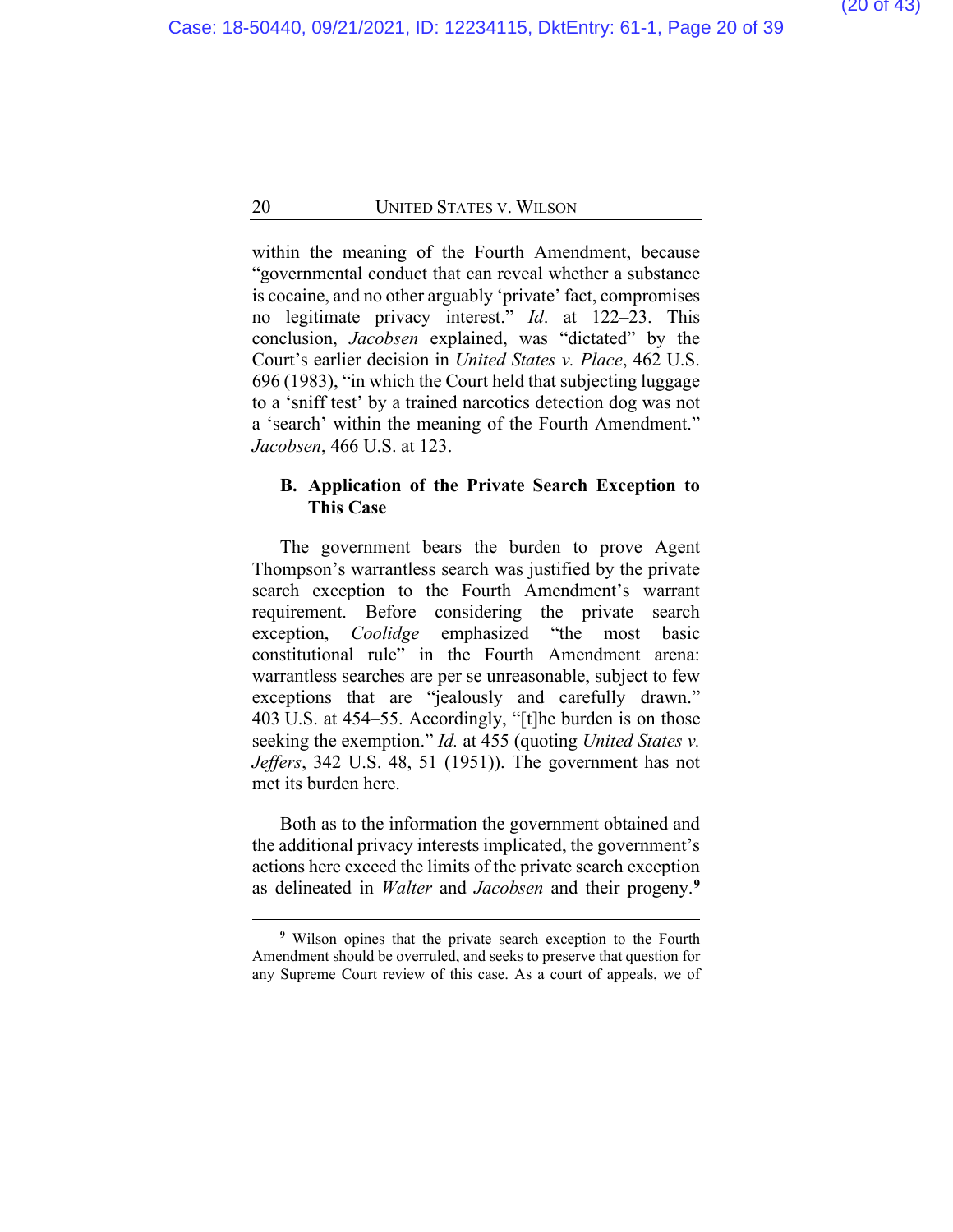First, the government search exceeded the scope of the antecedent private search because it allowed the government to learn new, critical information that it used first to obtain a warrant and then to prosecute Wilson. Second, the government search also expanded the scope of the antecedent private search because the government agent viewed Wilson's email attachments even though no Google employee—or other person—had done so, thereby

course cannot overrule Supreme Court cases. *United States v. Weiland*, 420 F.3d 1062, 1079 n.16 (9th Cir. 2005) ("[W]e are bound to follow a controlling Supreme Court precedent until it is explicitly overruled by that Court."); *accord Nunez-Reyes v. Holder*, 646 F.3d 684, 692 (9th Cir. 2011). We do note that the private search doctrine rests directly on the same precepts concerning the equivalence of private intrusions by private parties and the government that underlie the so-called third-party doctrine. *See e.g.*, *Smith v. Maryland*, 442 U.S. 735, 744 (1979) (holding that by "voluntarily" conveying to his telephone company the phone numbers he dialed, the defendant forsook his reasonable expectation of privacy in that information); *United States v. Miller*, 425 U.S. 435, 442 (1976) (holding the defendant lacked a reasonable expectation of privacy in "information [he had] voluntarily conveyed to [his] bank[]" like financial statements and deposit slips). In *Jacobsen*, the Supreme Court reasoned that the private search exception follows from the premise, underlying the third-party doctrine, that "when an individual reveals private information to another, he assumes the risk that his confidant will reveal that information to the authorities." 466 U.S. at 117. In recent years, however, the Court has refused to "mechanically apply[] the thirdparty doctrine," stressing that "the fact of 'diminished privacy interests does not mean that the Fourth Amendment falls out of the picture entirely.'" *Carpenter*, 138 S. Ct. at 2219 (quoting *Riley*, 573 U.S. at 392); *see United States v. Jones*, 565 U.S. 400, 417 (2012) (Sotomayor, J., concurring) (explaining that the third-party doctrine "is ill suited to the digital age, in which people reveal a great deal of information about themselves to third parties in the course of carrying out mundane tasks"); Susan Freiwald & Stephen Wm. Smith, *The* Carpenter *Chronicle: A Near-Perfect Surveillance*, 132 Harv. L. Rev. 205, 224 (2018) (noting that *Carpenter* "significantly narrowed the [third-party] doctrine's scope").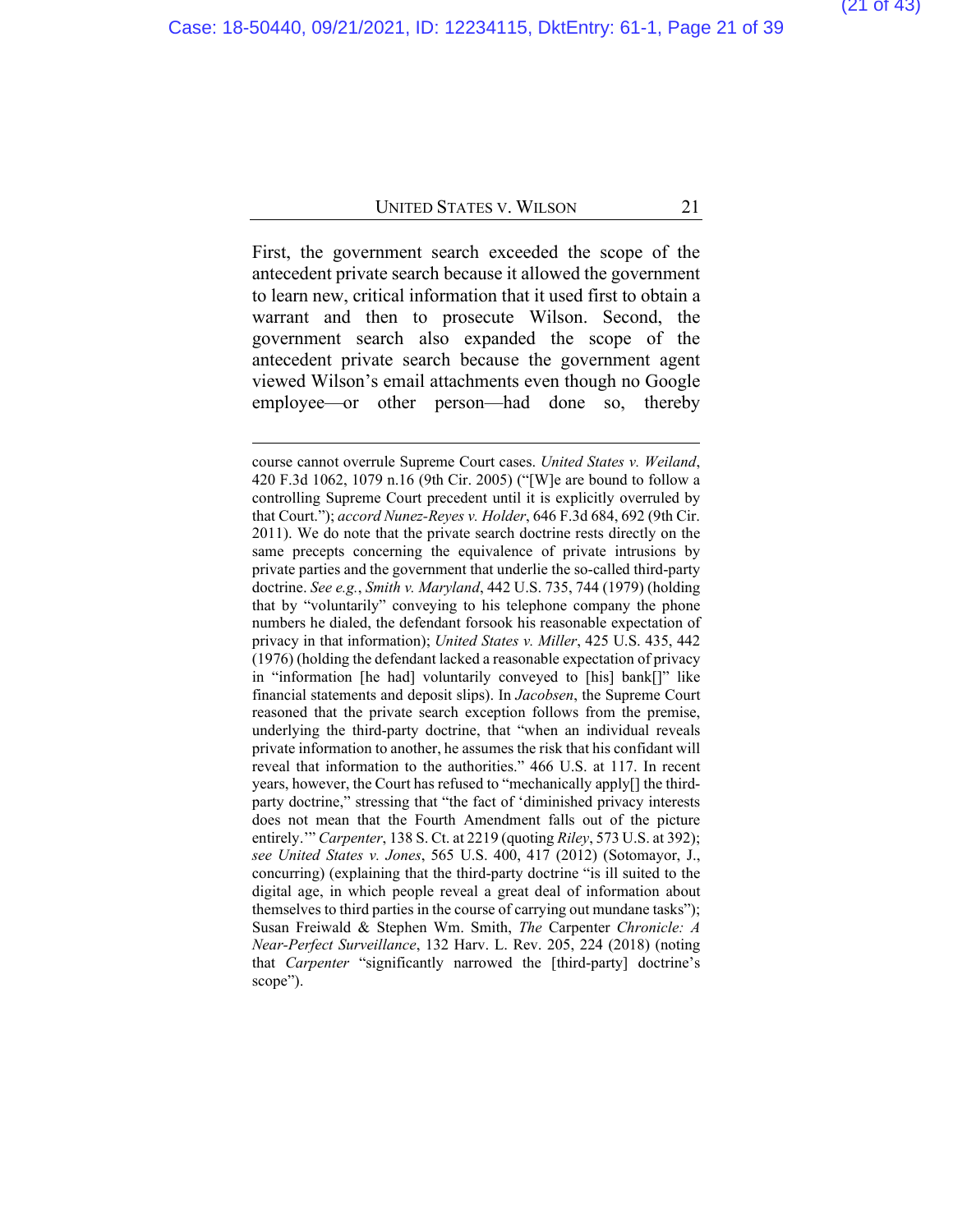exceeding any earlier privacy intrusion. Moreover, on the limited evidentiary record, the government has not established that what a Google employee previously viewed were exact duplicates of Wilson's images. And, even if they were duplicates, such viewing of others' digital communications would not have violated Wilson's expectation of privacy in *his* images, as Fourth Amendment rights are personal.

#### **1. Additional Information**

The district court analogized Agent Thompson's review of Wilson's email attachments to the government search in *Jacobsen*, concluding that Agent Thompson's search allowed him to "learn nothing new," because Google had already classified the images as child pornography. *Wilson*, 2017 WL 2733879, at \*10–11. The government similarly argues on appeal that its official search did not impermissibly expand the scope of the private search because it "just confirmed what Google employees already knew and could say." Both the district court's conclusion and the governments' argument misstate the record.

The record indicates that Google does not keep a repository of child pornography images, so no Google employee could have shown the government the images it believed to match Wilson's. Nor does the record identify the individual who viewed those images in the repository, so no identified Google employee "knew and could say" what those images showed. Instead, Google keeps a repository of unique hash values corresponding to illicit images, and tags each image with one of four generic labels. All Google communicated to NCMEC in its CyberTip was that the four images Wilson uploaded to his email account matched images previously identified by some Google employee at some time in the past as child pornography and classified as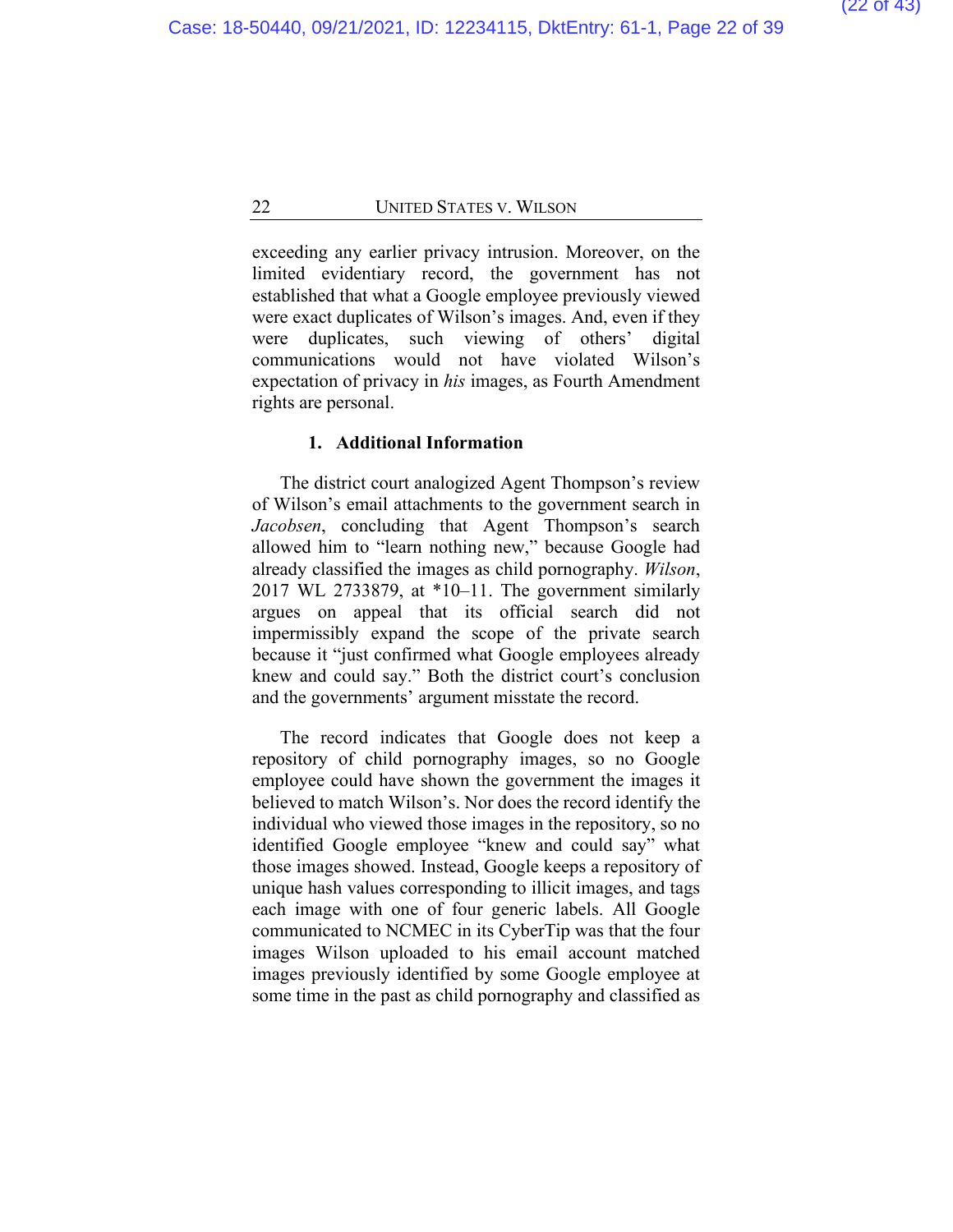depicting a sex act involving a prepubescent minor (the "A1" classification).**[10](#page-38-0)** Based only on the barebones CyberTip, Agent Thompson testified, he opened and reviewed each of Wilson's images to determine "whether or not it is a case that . . . can be investigated" for violations of federal law.

A detailed description of the images was then included in the applications for search warrants. The gulf between what Agent Thompson knew about Wilson's images from the CyberTip and what he subsequently learned is apparent from those descriptions. In contrast to Google's label of the images just as "A1," which the government did not mention in the warrant application, the government learned the following:

> 1. 140005125216.jpg – This image depicts a young nude girl, approximately five (5) to nine (9) years of age, who is lying on her stomach with her face in the nude genital region of an older female who is seated with her legs spread. A second young girl, approximately five (5) to nine (9) years of age, is also visible in this image and she is partially nude with her vagina exposed. Google identified this image was uploaded on June 4, 2015, at 16:11:04 UTC.

> 2. 140005183260.jpg – This image depicts a young nude girl, approximately five (5) to nine (9) years of age, who is lying on top of

**<sup>10</sup>** Perhaps a Google employee could also have testified to details about the company's proprietary technology. But no such information appears in the record, and the CyberTip did not convey any more information than what is now included in the record.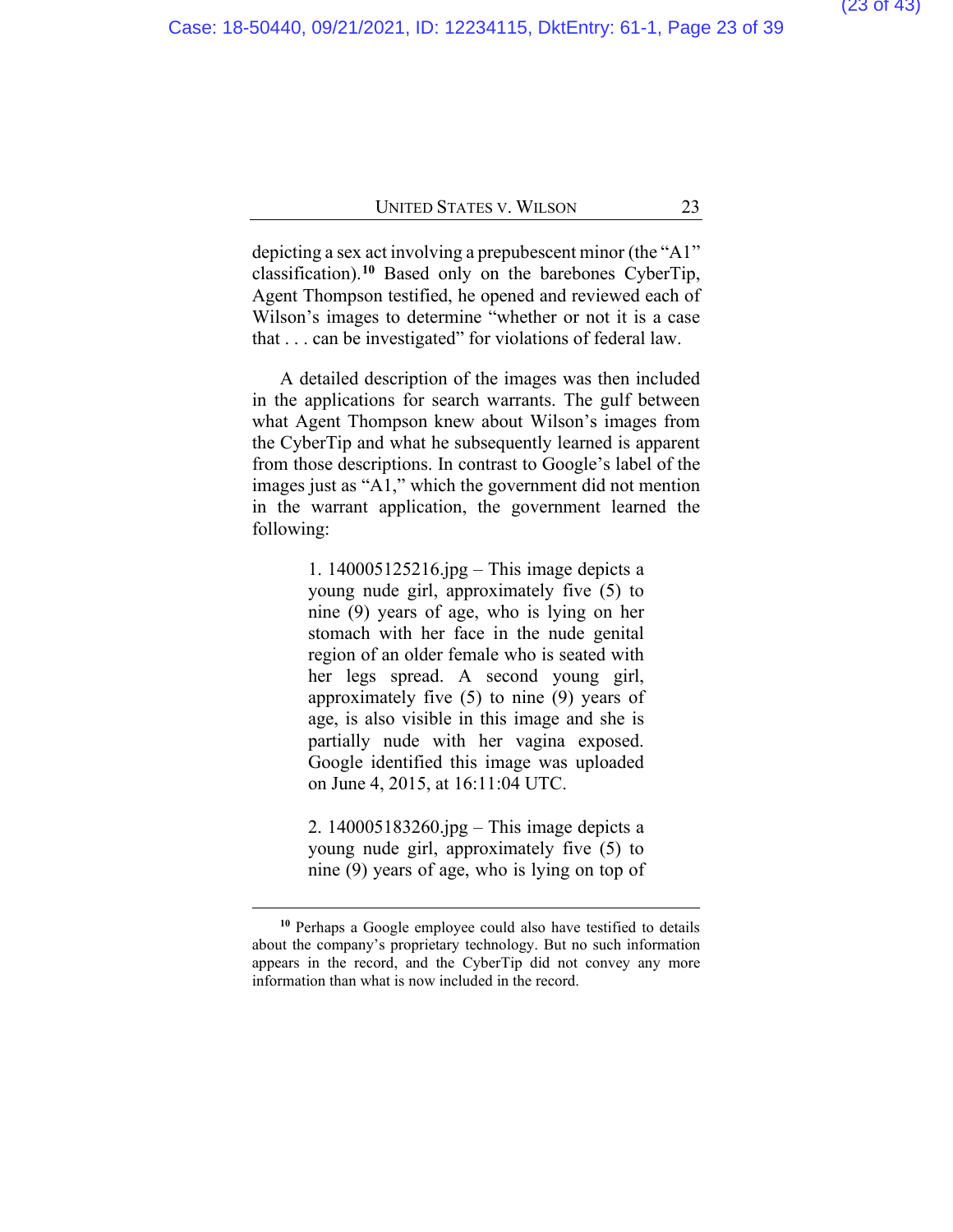an older nude female, approximately eighteen years of age. Within this image the girl's genital regions are pressed against one another and the older girl appears to be touching the face of the younger child with her tongue. Google identified this image was uploaded on June 4, 2015, at 16:11:21 UTC.

3. 140005129034.jpg – This image depicts a partially nude young girl, approximately five (5) to nine (9) years of age, who is lying on her back with her legs spread and her vagina exposed. An older female is positioned in front of this girl's exposed vagina in this image and the younger girl has her left hand on the vaginal/buttocks area of a second nude girl of similar age. Google identified this image was uploaded on June 4, 2015, at 16:11:06 UTC.

4. 1400052000787.jpg – This image depicts a wider angle view of the previously referenced images possessing file names 140005125216.jpg and 140005129034.jpg as reported by Google.

*Wilson*, 2017 WL 2733879, at \*4–5.

Given the large gap between the information in the CyberTip and the information the government obtained and used to support the warrant application and to prosecute Wilson, the government search in *Walter* offers a much more apt comparison to the circumstances here than does the government search in *Jacobsen*. Google's categorization of Wilson's email attachments as "A1" functioned as a label for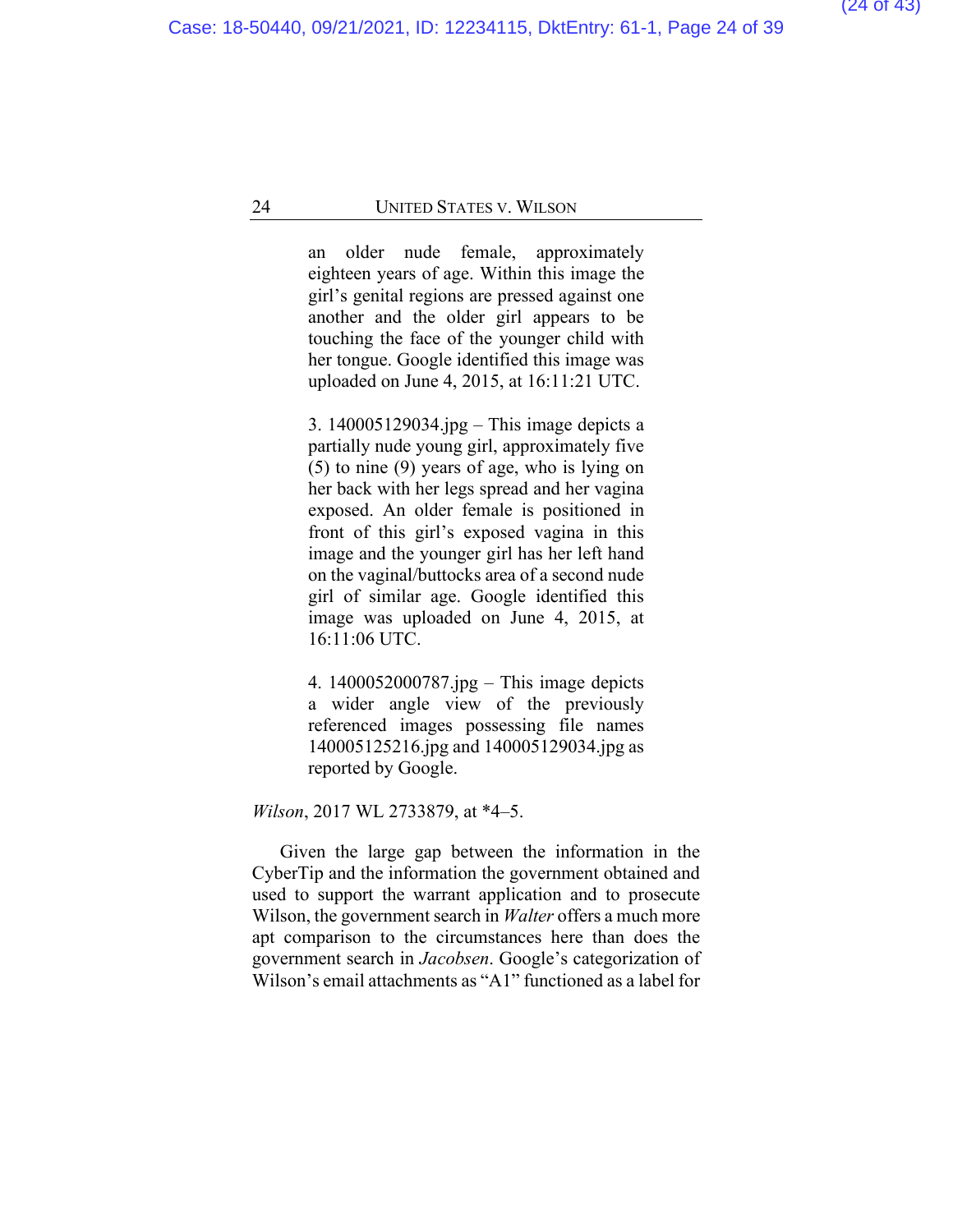the images in the same way that the boxes describing the films in *Walter* suggested that the images on the films were obscene. The "A1" labels, in fact, provided less information about the images' contents than did the boxes in *Walter*, which had "explicit descriptions of the contents" of the film. 447 U.S. at 652. The "A1" labels, in contrast, specified only the general age of the child and the general nature of the acts shown.

Viewing Wilson's email attachments—like viewing the movie in *Walter*—substantively expanded the information available to law enforcement far beyond what the label alone conveyed, and was used to provide probable cause to search further and to prosecute. The government learned at least two things above and beyond the information conveyed by the CyberTip by viewing Wilson's images: First, Agent Thompson learned exactly what the image showed. Second, Agent Thompson learned the image was in fact child pornography. Until he viewed the images, they were at most "suspected" child pornography. Just as it "was clearly necessary for the FBI to screen the films [in *Walter*], which the private party had not done, in order to obtain the evidence needed to accomplish its law enforcement objectives," *Walter*, 447 U.S. at 659 n.14 (plurality), so here, to prosecute Wilson it was necessary for Agent Thompson to view the images no Google employee had opened. *Id*. Until Agent Thompson viewed Wilson's images, no one involved in enforcing the child pornography ban had seen them. Only by viewing the images did the government confirm, and convey to the fact finder in Wilson's criminal case, that they depicted child pornography under the applicable federal standard.

Importantly, the district court found—and we agree that if Agent Thompson's affidavit in support of a warrant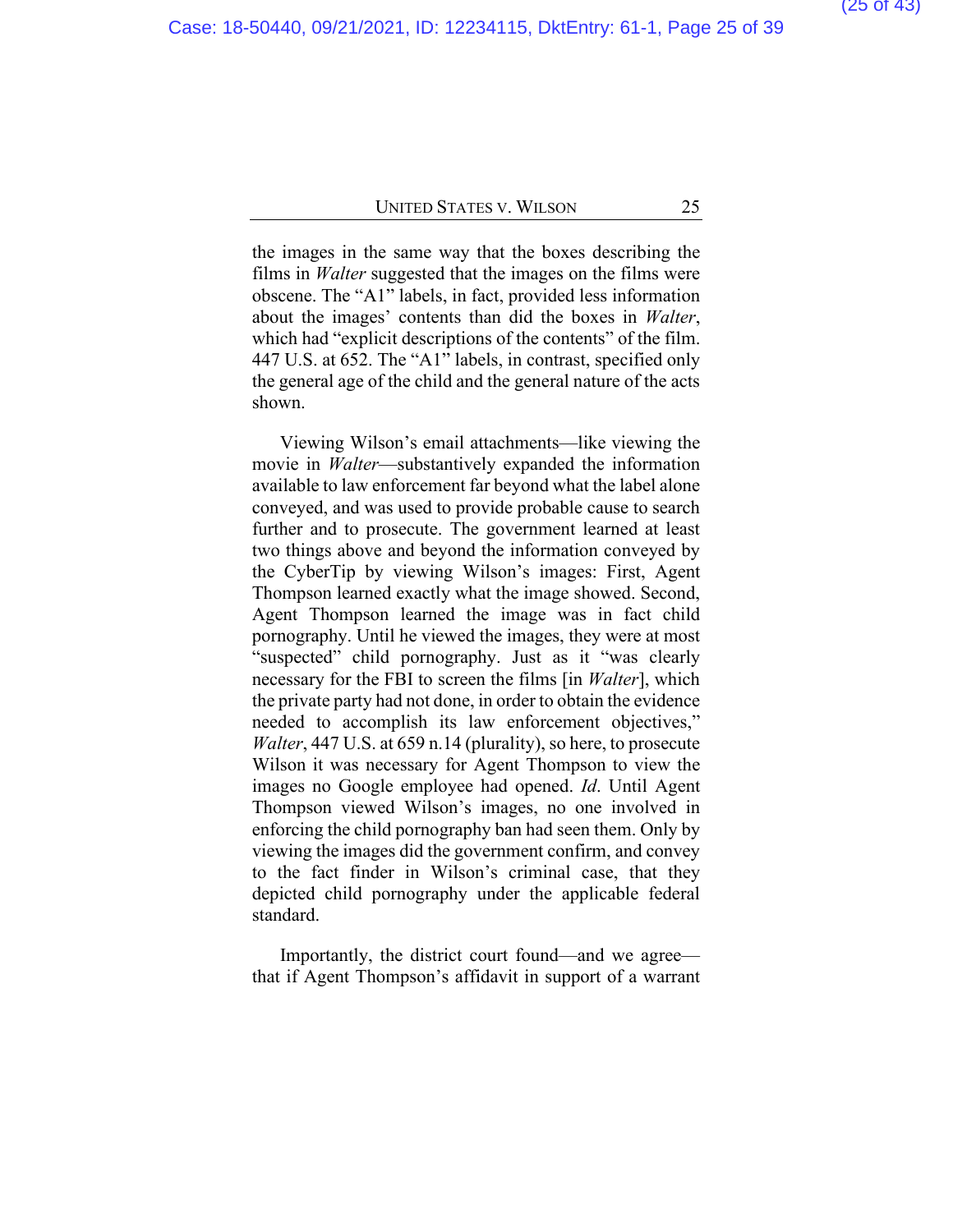had been "excise[d]" of "the tainted evidence," "the affidavit would not support issuance of the search warrant for Defendant's email account." *Wilson*, 2017 WL 2733879, at \*12.**[11](#page-38-0)** The district court's findings about the inadequacy of the warrant application without the important information Agent Thompson obtained by viewing Wilson's images demonstrate that the government learned new, critical information by viewing Wilson's images, information "not previously . . . learned during the private search," *Jacobsen*, 466 U.S. at 120. Because the government saw more from its search than the private party had seen, it exceeded the scope of the private search.

### **2. Additional Intrusion on Wilson's Privacy Interest**

The government also maintains that directly viewing Wilson's images for the first time was not a further invasion of Wilson's privacy, beyond any privacy invasion by Google. The government's expectation of privacy analysis fails for much the same reason as did its argument that it learned nothing new by viewing the images.

The government's central submission in this regard is that Wilson's expectation of privacy in his images was fully frustrated when Google's computer technology scanned them, such that any further government search of the images

**<sup>11</sup>** We also agree with the district court that the government might have been able to demonstrate probable cause sufficient to obtain a warrant without the descriptions of Wilson's images, by presenting, for example, more "information about Google's screening process for child pornography," *Wilson*, 2017 WL 2733879, at \*12.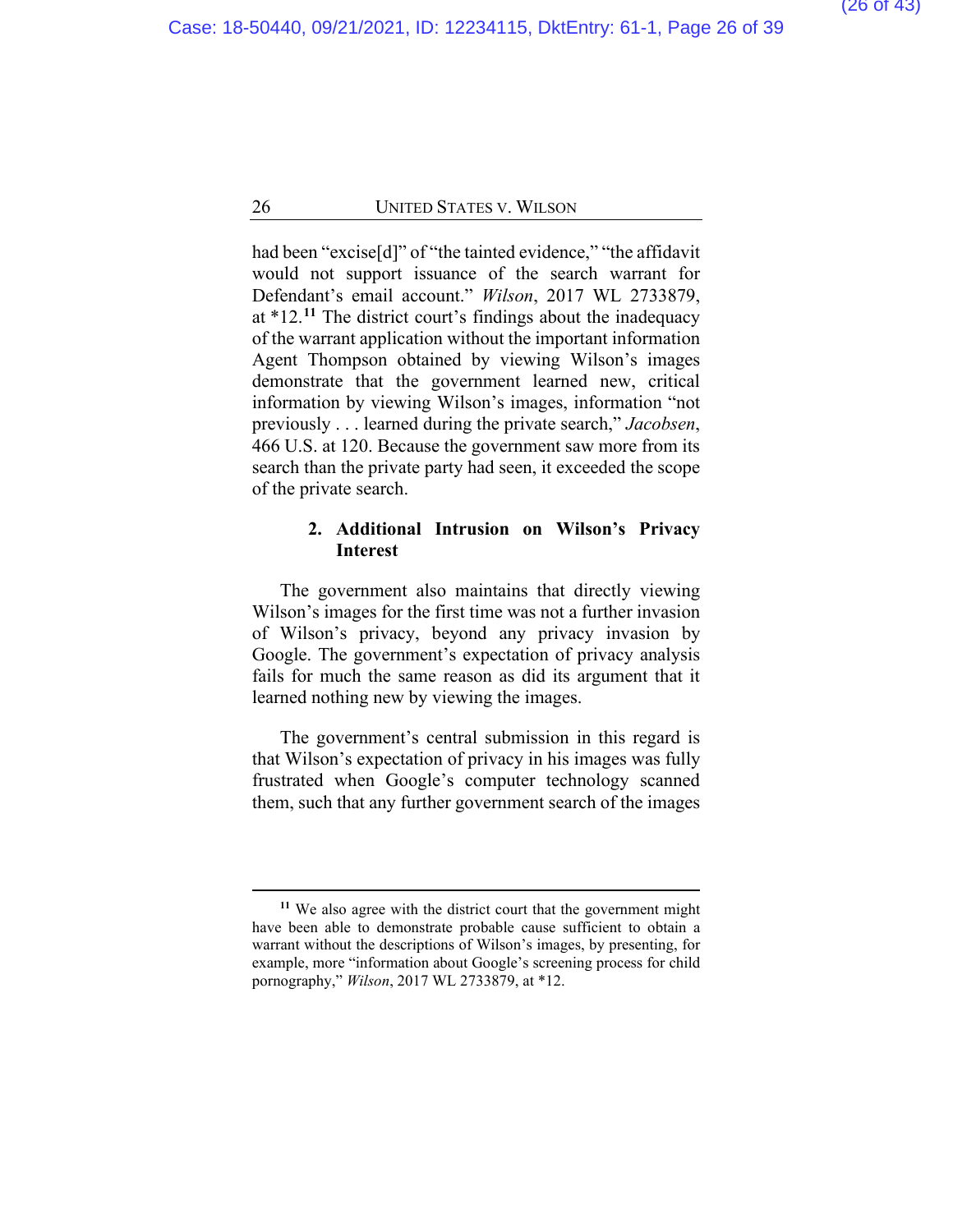should be exempt from the Fourth Amendment's warrant requirement.**[12](#page-38-0)** We cannot agree.

Although Google's proprietary technology labelled Wilson's email attachments as "A1," "the content of the [images] . . . was [no more] apparent" to Google than the image content was to the private party in *Walter*, as no Google employee had opened and viewed the attachments, and Google does not appear to retain any record of the original images used to generate hash matches. *See Tosti*, 733 F.3d at 823. Agent Thompson did not obtain a specific description of the content of Wilson's attachments from Google, so he was not simply confirming what he had been told. Until he viewed the images, he had no *image* at hand at all; the entire composition was hidden. Only the image itself could reveal, for example, the number of minors depicted, their identity, the number of adults depicted alongside the minors, the setting, and the actual sexual acts depicted. Reading a label affixed to an image is a different experience entirely from looking at the image itself. To read even a detailed description, which this A1 classification was not, is still not to see. Wilson's privacy interest was in the actual image—which could have included features in addition to child pornography—not just in its classification as child pornography.

The government's argument to the contrary mischaracterizes the record, by representing that Google's scan "*equates* to a full-color, high-definition view" of Wilson's images. It does not. The critical fact is that no Google employee viewed *Wilson*'s files before Agent

**<sup>12</sup>** The government stated at oral argument that it is not relying on the contraband nature of child pornography as a justification for the search.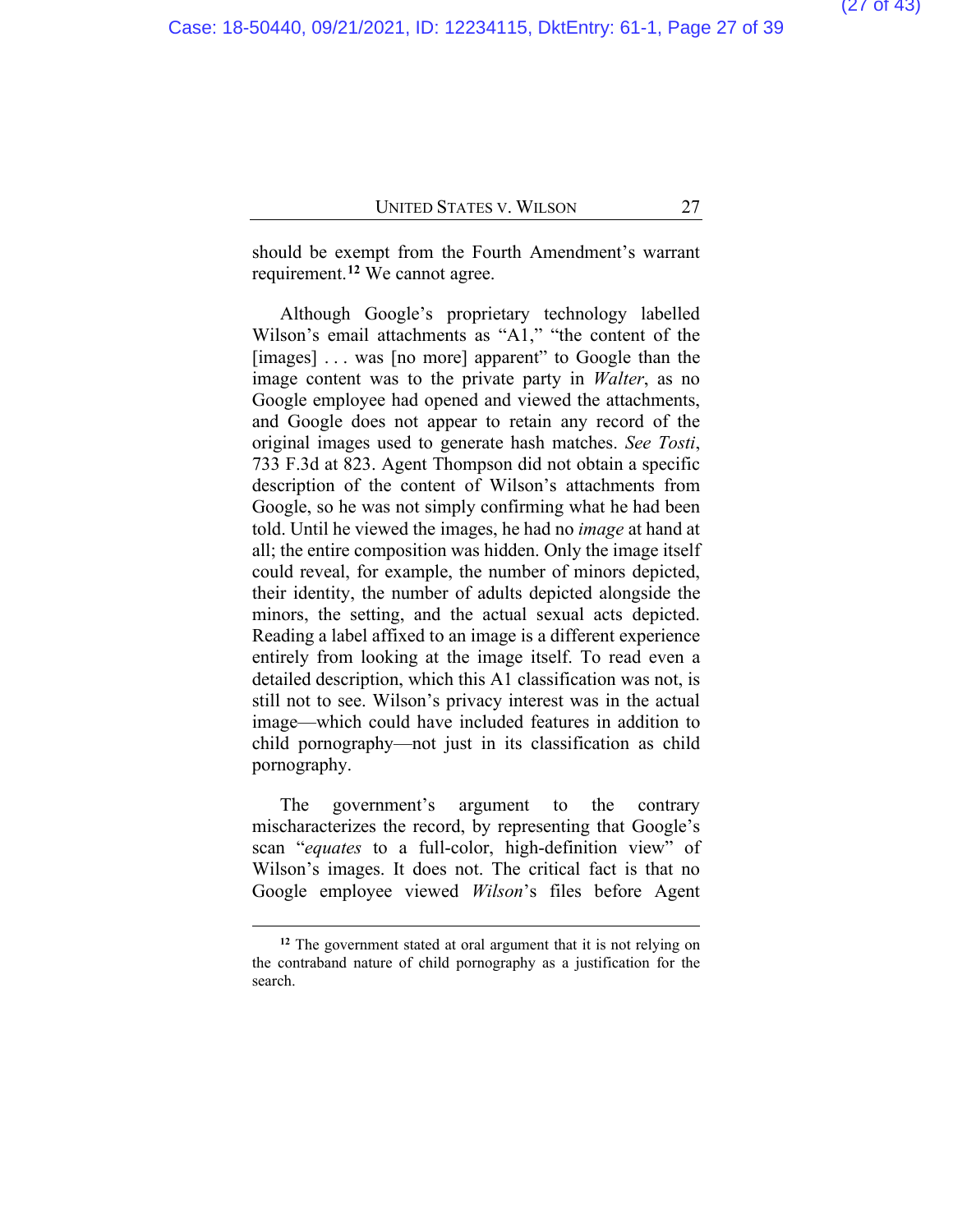Thompson did. When the government views anything other than the specific materials that a private party saw during the course of a private search, the government search exceeds the scope of the private search. That is the clear holding of *Jacobsen*. In that case, "[t]he field test . . . had not been conducted by the Federal Express agents and *therefore exceeded the scope of the private search*." 466 U.S. at 122 (emphasis added); *see supra* Part II.B*.*1.

#### **3. Personal Nature of the Fourth Amendment**

The government attempts to save its warrantless search by shifting the analysis from the private search of Wilson's files, flagged by Google and classified as A1 by its proprietary technology, to the private search of other individuals' files, which some Google employee previously viewed and classified as child pornography in Google's database of hash values. The government argues that Agent Thompson's search did not exceed the bounds of the private search because a Google employee had previously viewed different child pornography files, and Google's computers flagged Wilson's email attachments as containing the same images as those files, using an unspecified hash value comparison system. This line of argument cannot save the validity of the government's search. Even if Wilson's email attachments were precise duplicates of different files a Google employee had earlier reviewed and categorized as child pornography, both *Walter* and *Jacobsen*—and general Fourth Amendment principles—instruct that we must specifically focus on the extent of Google's private search of *Wilson's* effects, not of other individuals' belongings, to assess whether "the additional invasions of [Wilson's] privacy by the government agent . . . exceeded the scope of the private search." *Jacobsen*, 466 U.S. at 115.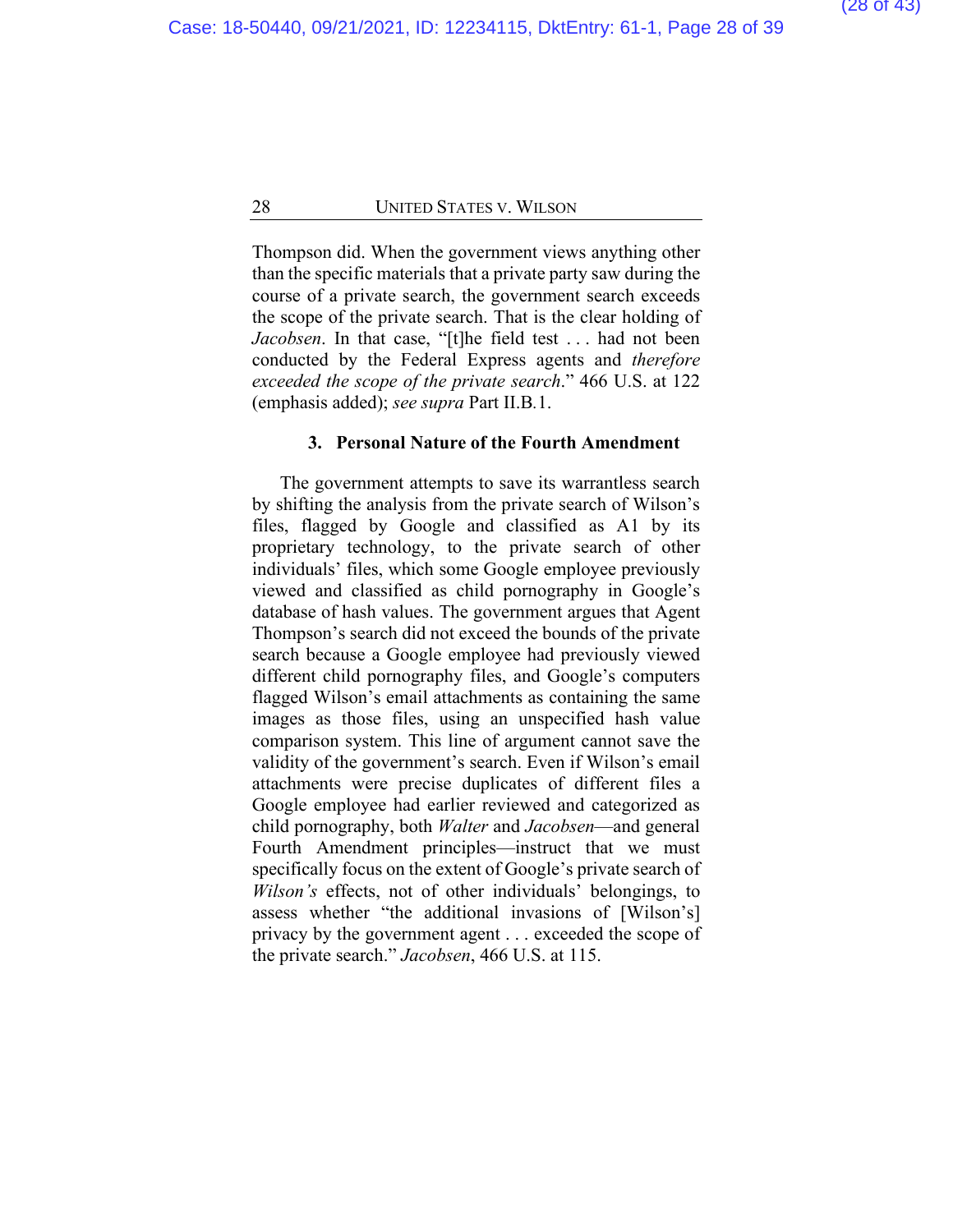To see why, consider whether *Walter* would have come out differently had the misdirected package come into the hands of someone who had previously viewed another copy of the same film and, recognizing the box, told the police that the film in it was, in her view, legally obscene. Under *Walter*, the government in the hypothesized circumstance would still need a warrant to view the film in the box. Viewing the copy of the film actually in the box, which the mistaken recipient of the box had not done, would still entail an additional governmental intrusion on both the physical integrity of the film and the owner's privacy interest in its content.

Fourth Amendment rights are *personal* rights. *Rakas v. Illinois*, 439 U.S. 128 (1978), is illustrative: *Rakas* held that a passenger could not challenge a police search as violative of the Fourth Amendment because he owned neither the vehicle that was searched nor the rifle found. Although the owners of each item had an expectation of privacy, the defendant did not. *See id*. at 134.

So Wilson did not have an expectation of privacy in *other individuals'* files, even if their files were identical to his files. The corollary of this principle must also be true: Wilson did have an expectation of privacy in *his* files, even if others had identical files. If, for example, police officers search someone else's house and find documents evidencing wrongdoing along with notes indicating that I have identical documents in my house, they cannot, without a warrant or some distinct exception to the warrant requirement, seize my copies. I would retain a personal expectation of privacy in them, and in my connection to them, even if law enforcement had a strong basis for anticipating what my copies would contain. A violation of a third party's privacy has no bearing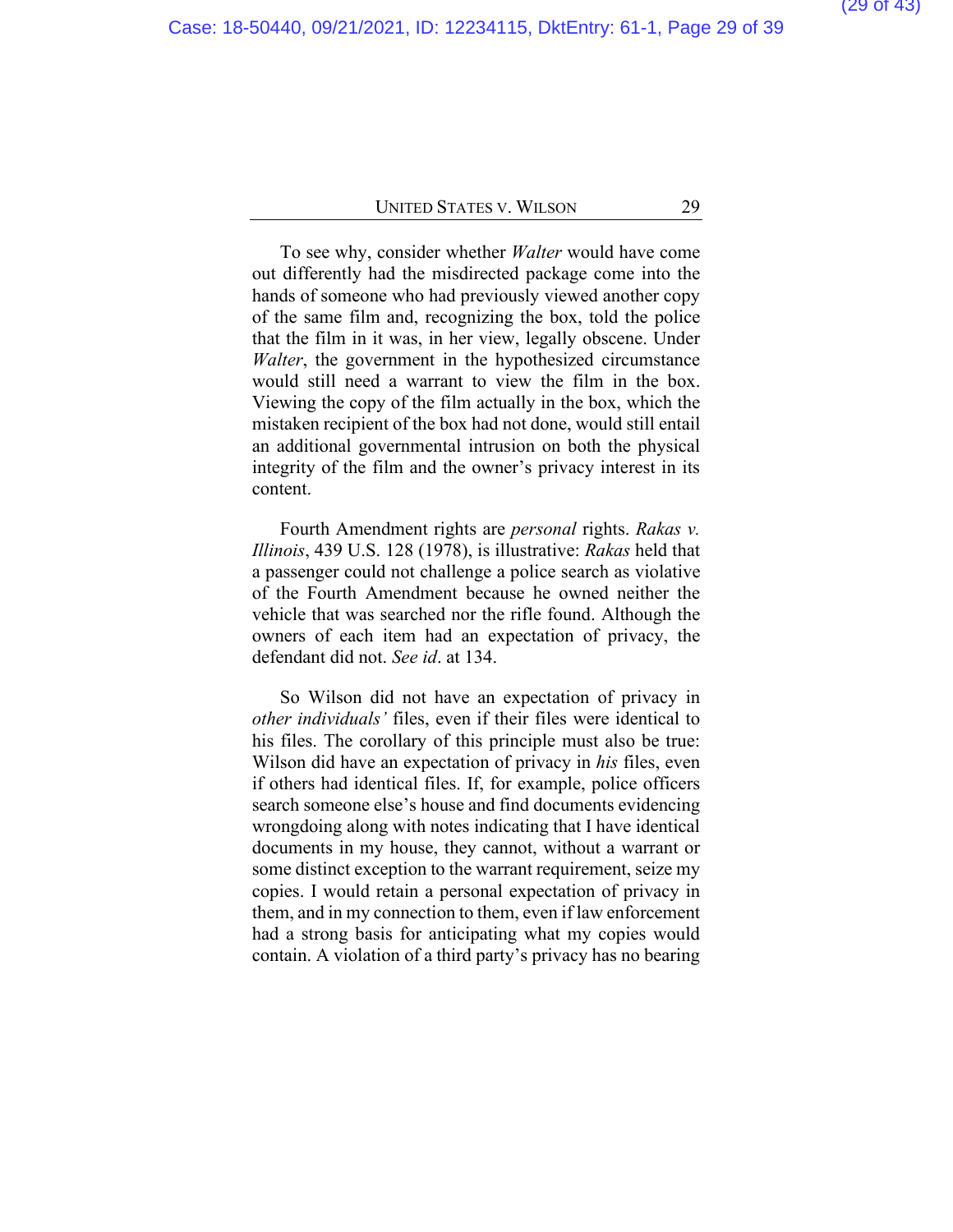on *my* reasonable expectation of privacy in my own documents. The government does not argue otherwise.

In short, whether Google had previously reviewed, at some earlier time, *other individuals'* files is not pertinent to whether a private search eroded *Wilson's* expectation of privacy. Under the private search doctrine, the Fourth Amendment remains implicated "if the authorities use information with respect to which the expectation of privacy has *not* already been frustrated." *Jacobsen*, 466 U.S. at 117 (emphasis added).

#### **C. Relevant Appellate Caselaw**

(i) Our application of *Jacobsen* and *Walter* is consistent with Ninth Circuit case law. The district court misapplied *United States v. Tosti*, 733 F.3d 816 (9th Cir. 2013), in reaching the contrary conclusion.

In *Tosti*, a private party entrusted with the defendant's computer found thumbnails of images believed to be child pornography and alerted law enforcement officers. 733 F.3d at 818–19. The private party showed the thumbnails to law enforcement, and the agents "could tell from viewing the thumbnails that the images contained child pornography." *Id*. at 822.

*Tosti* held that law enforcement's enlarging of the thumbnails did not expand on the antecedent private search. For one, based on the standard articulated in *Jacobsen*, "the police learned nothing new through their actions." *Tosti*, 733 F.3d at 822. Further, "scrolling through the images [the private party] had already viewed was not a search because any private interest in those images had been extinguished." *Id*.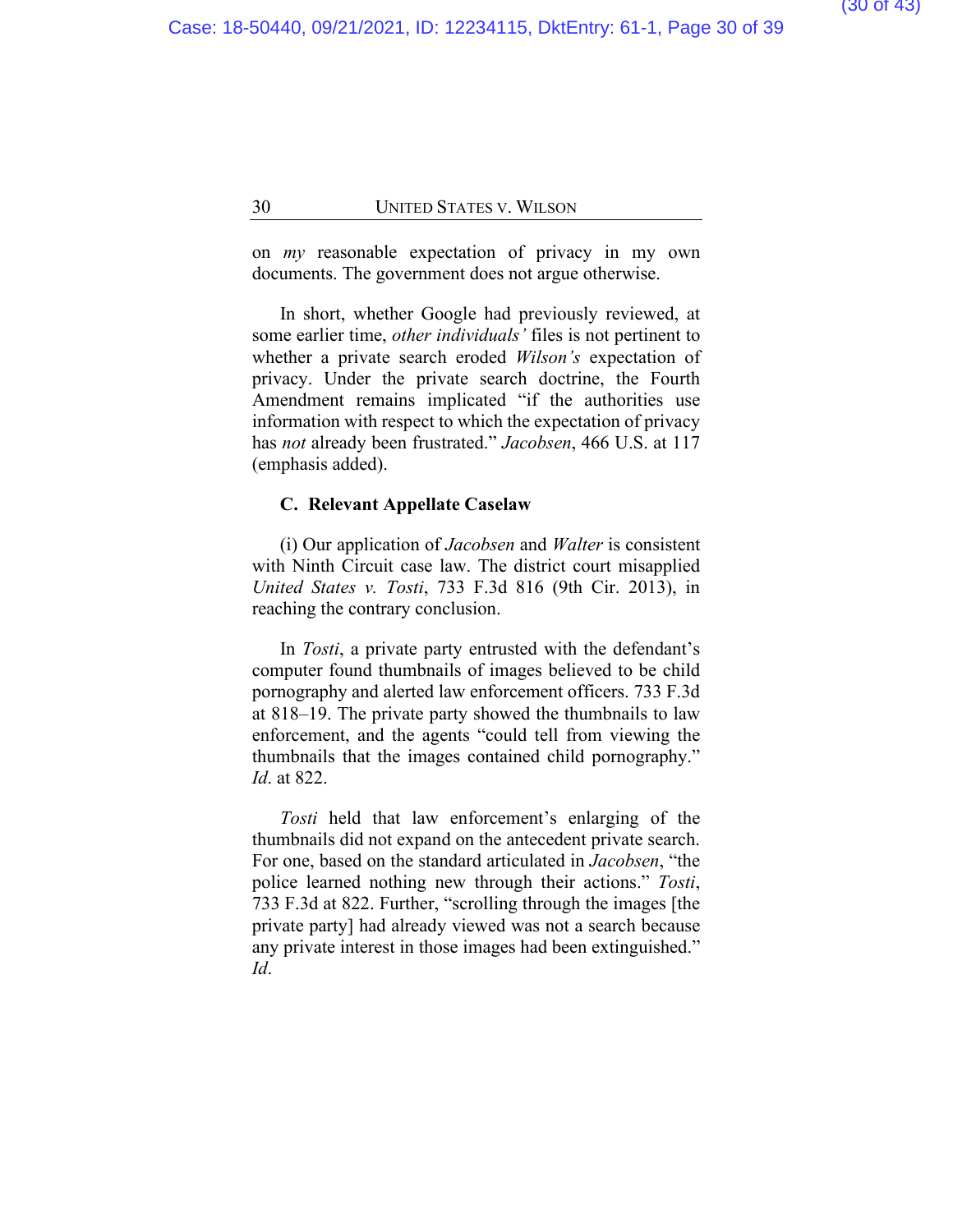Neither is true in this case. Here, what was conveyed to Agent Thompson was that a not-yet-viewed image uploaded by Wilson matched a different image that an unidentified Google employee had previously viewed and classified as child pornography. So until Agent Thompson actually viewed the images, he knew only that Google's propriety technology had identified a match between Wilson's images and other images that Google had classified as child pornography. He "learned . . . [a]new through [his] actions," for the first time, what the images actually showed. *See supra* pp. [23–24.](#page-38-0) And, as no one at Google had previously viewed Wilson's attachments, "any privacy interest in those images had [not] been extinguished." *Tosti*, 733 F.3d at 822. Google's algorithm "frustrated [Wilson's] [privacy] expectation in part," but it "did not . . . strip the remaining unfrustrated portion of that expectation of all Fourth Amendment protection." *Walter* 447 U.S. at 659 (plurality); *see also Jacobsen*, 466 U.S. at 116 n.11.

For these reasons, *Tosti* is fully consistent with our conclusion that Agent Thompson's search exceeded the scope of the private search and so required a warrant.

(ii) In so holding, we contribute to a growing tension in the circuits about the application of the private search doctrine to the detection of child pornography.

In *United States v. Ackerman*, 831 F.3d 1292, 1294 (10th Cir. 2016), AOL automatically identified one of the defendant's four email attachments as apparent child pornography, based on a hash value match. AOL then sent the text of the defendant's email and all four attachments to NCMEC, where an analyst "opened the email, viewed each of the attached images, and confirmed that all four [images] (not just the one AOL's automated filed identified) appeared to be child pornography." *Id. Ackerman* emphasized that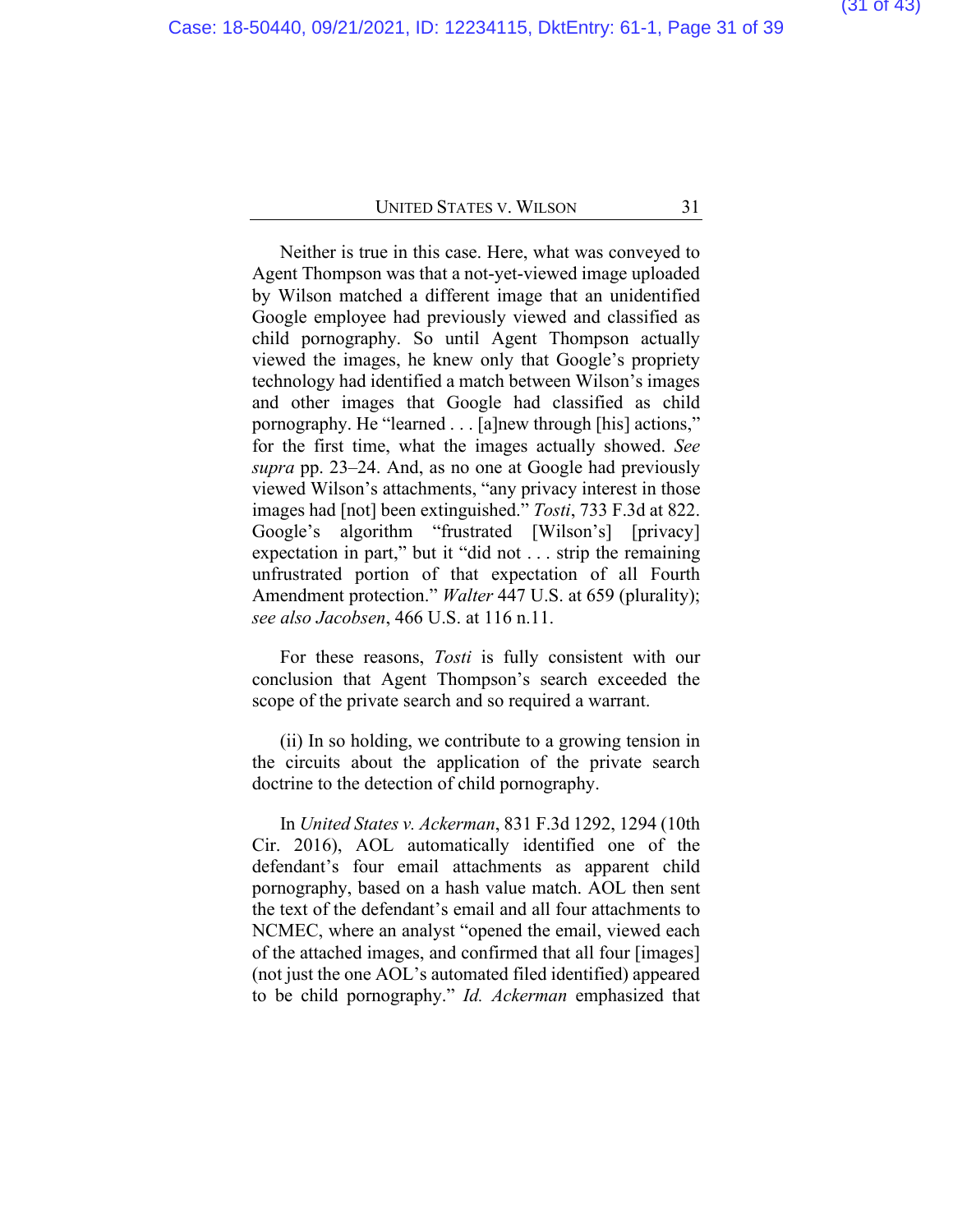"AOL never opened the email itself. Only NCMEC did that." *Id*. at 1305–06. Then-Judge Gorsuch, after holding that NCMEC is either a governmental entity or a government agent, *see id.* at 1308, concluded that "in at least this way [the government] exceeded rather than repeated AOL's private search," *id*. at 1305–06.

*Ackerman* did suggest that, had the government viewed only the attachment AOL identified as a hash value match and not other attachments and the text of the defendant's email, that distinction might "bring the government *closer* to a successful invocation of the private search doctrine." *Id.* at 1308 (emphasis added). But *Ackerman* also noted that in that circumstance—which appears to be what happened here—the government's action may still be a new search, as the government, "might . . . have risked exposing new and protected information, maybe because the hash value match could have proven mistaken . . . or because the AOL employee who identified the original image as child pornography was mistaken in his assessment." *Id.* at 1306. Although *Ackerman* did not decide the precise issue before us, and expressly disavowed "prejudg[ing]" it, *id*. at 1308– 09, its underlying analysis is entirely consistent with ours, and its suggestions about why there could be a search in our circumstances echo some of the reasons we have given for so concluding.

Other private search cases concerning the discovery of child pornography, outside the context of automated hash value matching, have also ruled consistently with our understanding of the limited scope of the private search exception. For example, in *United States v. Lichtenberger*, 786 F.3d 478 (6th Cir. 2015), the defendant's girlfriend had discovered child pornography on his computer. She later showed his computer to the police and opened some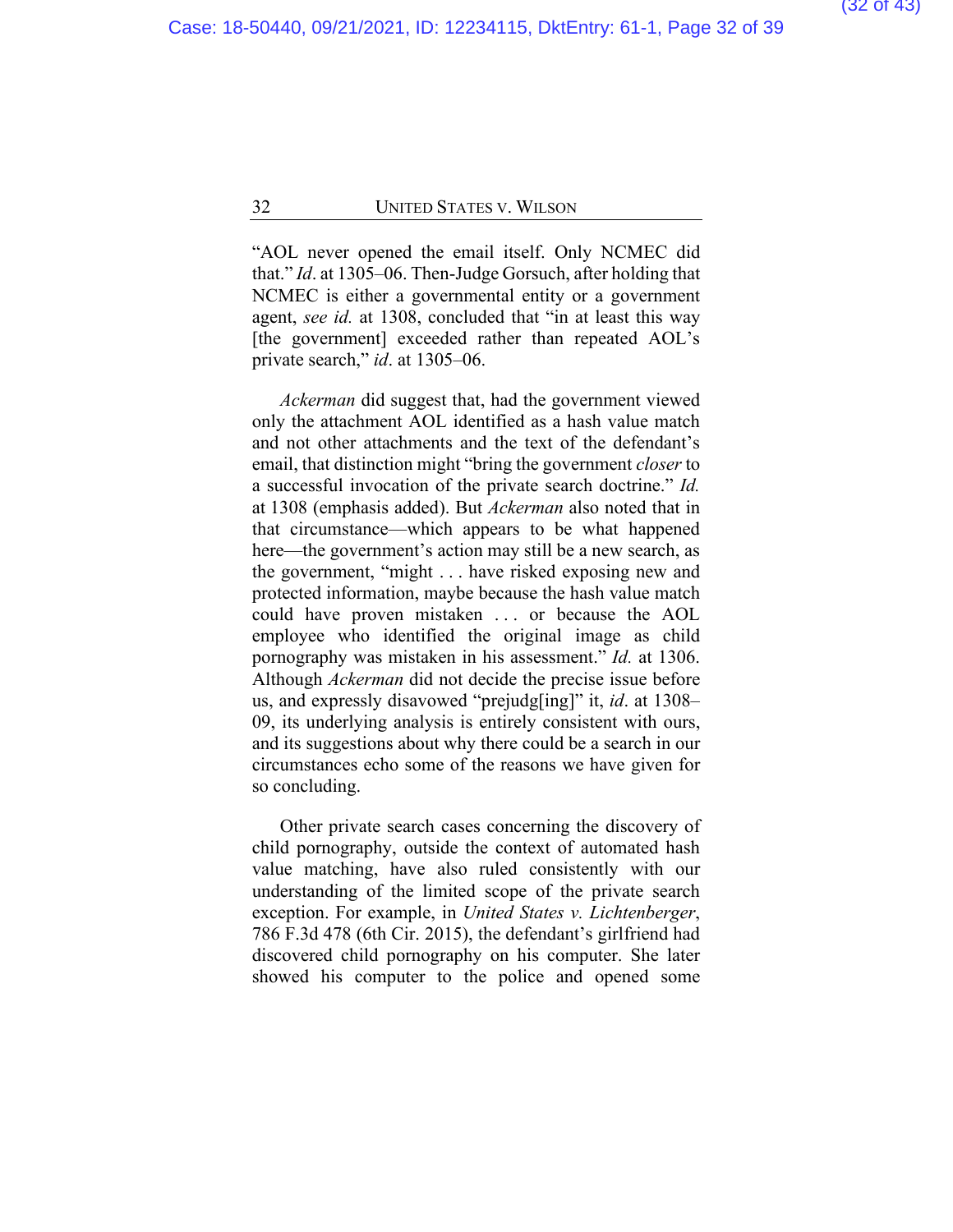computer files that were determined to contain child pornography. But the defendant's girlfriend was "not at all sure whether she opened the same files with [the police] as she had opened earlier that day." *Id*. at 490. As a result, the Sixth Circuit concluded that the government search exceeded the scope of the private search. This reasoning supports our result here. The record does not identify the Google analyst who could have stated that the images Agent Thompson viewed were identical to images the analyst previously viewed, nor does it explain Google's algorithm in any detail. Given these gaps, there is no way to be "at all sure" that the images Agent Thompson viewed were the same images a Google analyst had earlier viewed, so the government search exceeded the scope of Google's search.

Further, in *United States v. Sparks*, 806 F.3d 1323 (11th Cir. 2015), *overruled on other grounds by United States v. Ross*, 963 F.3d 1056 (11th Cir. 2020), a store employee and her fiancé discovered child pornography on a lost cell phone and showed the phone to the police. The police officer ultimately viewed two videos on the cell phone, one of which the private parties "had not watched." *Id.* at 1332. Because the government search exposed new information, not seen by the private party, the Eleventh Circuit concluded that the government search exceeded the scope of the private search.**[13](#page-38-0)**

**<sup>13</sup>** Both the Fifth Circuit and the Seventh Circuit have held that an individual's privacy interest in a digital container, such as an email account, cell phone, or laptop, is entirely frustrated whenever any part of the container is searched. *See United States v. Runyan*, 275 F.3d 449, 465 (5th Cir. 2001); *Rann v. Atchison*, 689 F.3d 832 (7th Cir. 2012). But this approach is squarely contrary to the Ninth Circuit's approach to digital devices, has been undermined by more recent Supreme Court cases about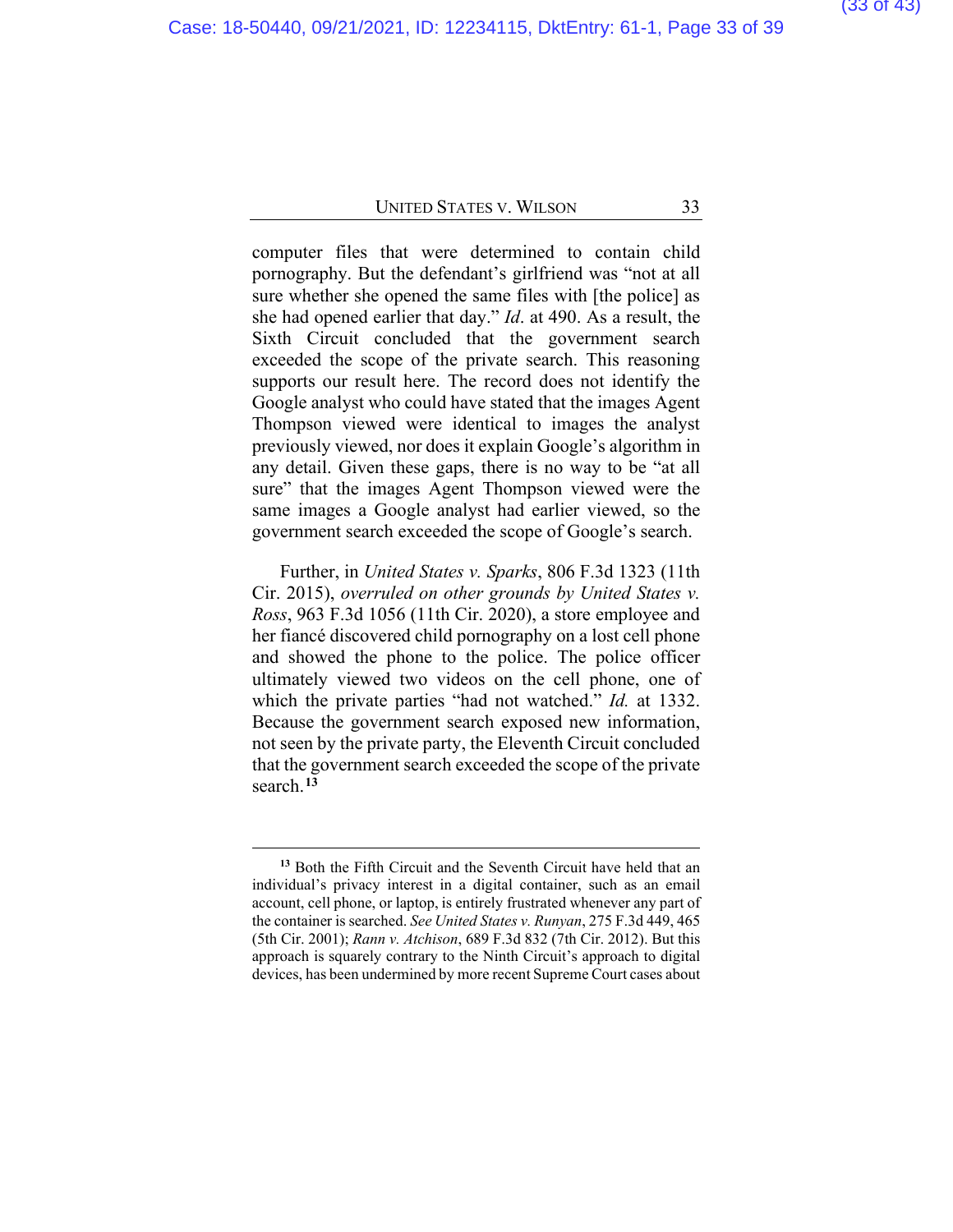Conversely, the Fifth and Sixth Circuits recently decided the issue before us and came to a conclusion contrary to the one we reach, although the reasoning of the two opinions diverged. The circumstances in both cases were similar to those here. *See United States v. Reddick*, 900 F.3d 636 (5th Cir. 2018); *United States v. Miller*, 982 F.3d 412, 427 (6th Cir. 2020). In both cases, after an electronic service provider flagged certain email attachments as apparent child pornography, the attachments were forwarded to a local law enforcement agency, whose officers viewed the images for the first time without a warrant.

The Fifth Circuit held the private search exception justified the government's warrantless search because the government agent's "visual review of the suspect images . . .

the scope of digital information, and is inconsistent with *Jacobsen*. For starters, *Tosti* did not regard the viewing of some files as sufficient for purposes of the private search doctrine to show that the government only invaded a defendant's privacy interests to the same extent as the private party. *See* 733 F.3d at 822. More generally, and dispositively, the Ninth Circuit has not treated digital devices as unitary, such that a permissible search of one file or attachment justifies a search of a larger swatch of digital material. *See United States v. Cotterman*, 709 F.3d 952 (9th Cir. 2013) (en banc); *United States v. Cano*, 934 F.3d 1002, 1007 (9th Cir. 2019). Further, *Runyan* and *Rann* are in tension with recent Supreme Court cases, which express concern that given the "immense storage capacity" of modern technology, the Fourth Amendment will be undermined unless government searches of digital material are meaningfully confined in accord with established Fourth Amendment doctrine. *Riley v. California*, 573 U.S. 373, 393 (2014); *see also Carpenter v. United States*, 138 S. Ct. 2206, 2214 (2018). Finally, if, in *Jacobsen*, law enforcement officers had opened and searched not only the specific containers investigated by the FedEx employees but others included in the same box, the private search doctrine would not have applied to the still-sealed containers. There is no basis for ruling otherwise with regard to unopened digital files. *Runyan* and *Rann* were in our view wrongly decided.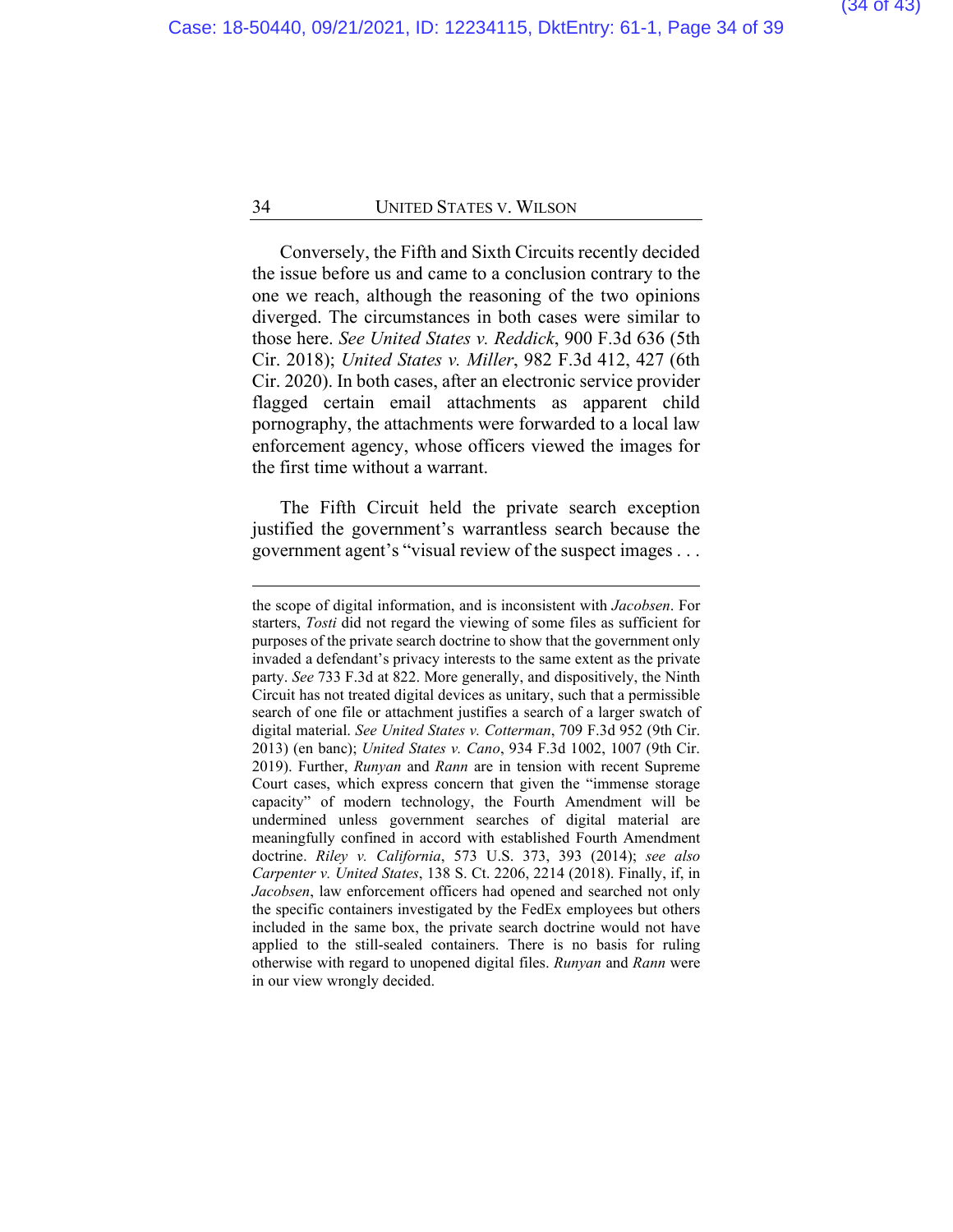was akin to the government agents' decision to conduct chemical tests on the white powder in *Jacobsen*," insofar as "opening the file merely confirmed that the flagged file was indeed child pornography, as suspected." *Reddick*, 900 F.3d at 639.

We cannot accept this analysis for several reasons. First, and most important, *Reddick* conflates *Jacobsen*'s first holding regarding the private search exception to the Fourth Amendment with its second holding regarding whether the field test constituted a search under the Fourth Amendment. The private search exception excuses a warrantless government search that would otherwise violate the Fourth Amendment; the field test determination in *Jacobsen*, based on Fourth Amendment law outside the private search context, was that a warrantless government field drug test simply does not trigger the Fourth Amendment's protections. 466 U.S. at 123–24. In other words, the warrantless chemical test in *Jacobsen* was not excused via the private search exception but for an entirely different reason—that confirming through a field test that an already exposed and seized contraband substance was a drug is not a search for Fourth Amendment purposes. *Id*. at 122.

Moreover, in *Jacobsen*, the white powder was fully visible to the government officers when they repeated the steps taken by the FedEx employees to inspect the package. Not so here, as no human had viewed Wilson's images before. The part of *Jacobsen* that does elucidate the private search doctrine cannot govern here.

Notably, we have held that the chemical field test exception to the Fourth Amendment's warrant requirement does not apply to a more complete chemical analysis of a drug. In *United States v. Mulder*, 808 F.2d 1346 (9th Cir. 1987), a hotel security officer removed items left behind in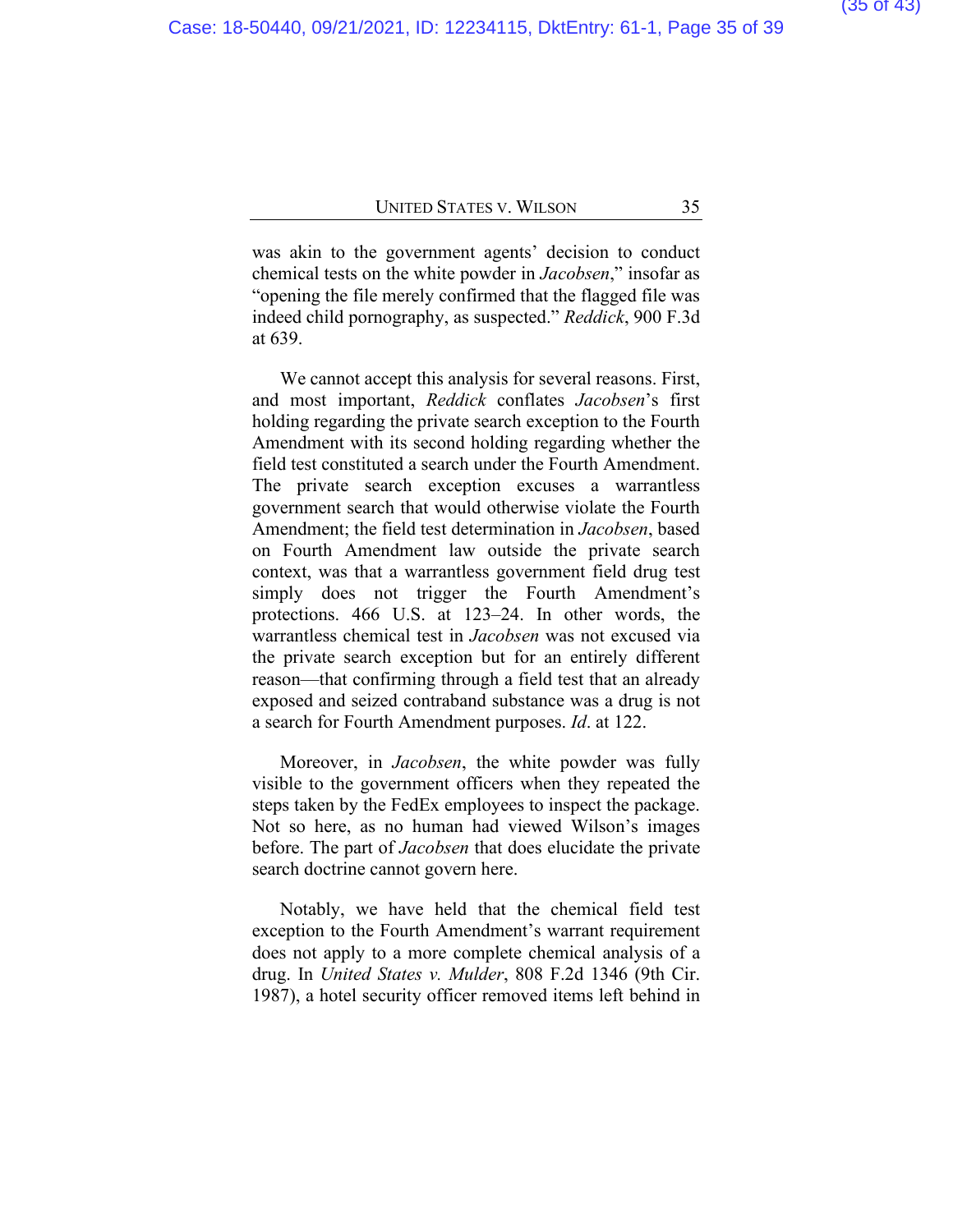a hotel room after a guest's scheduled departure, including plastic bags full of tablets, and provided them to federal agents. *Id.* at 1347. The tablets "were tested at the Western Regional Laboratory through the use of mass spectrometry, infrared spectroscopy and gas chromatography." *Id*. at 1348. *Mulder* distinguished between the chemical field test in *Jacobsen* and a laboratory test: "[T]he chemical testing in this case was not a field test which could merely disclose whether or not the substance was a particular substance, but was a series of tests designed to reveal the molecular structure of a substance and indicate precisely what it is. Because of the greater sophistication of these tests, they could have revealed an arguably private fact," and thus compromised the defendant's legitimate privacy interest. *Id*. at 1348–49.

To the extent opening an email attachment to view its contents is analogous to drug testing at all, it is akin to a *laboratory* test with the potential to reveal new private information, as in *Mulder*, not a binary field test that yields either a positive or negative result. Just as a laboratory test of a suspected drug reveals its precise molecular structure and so potentially exposes additional private information like other illicit contaminants or the source of the substance, so viewing an image of suspected child pornography reveals innumerable granular private details—for example, the faces of the people depicted, the setting, and, perhaps, other speech or conduct also in the frame. Viewing the images here allowed the government to do more than just confirm the images' classification as child pornography, implicating privacy interests beyond a binary classification. Contrary to *Reddick*, the government's "*visual* review of the suspect images" was not analogous to "the government agents' decision to conduct chemical tests on the white powder in *Jacobsen*." 900 F.3d at 639 (emphasis added).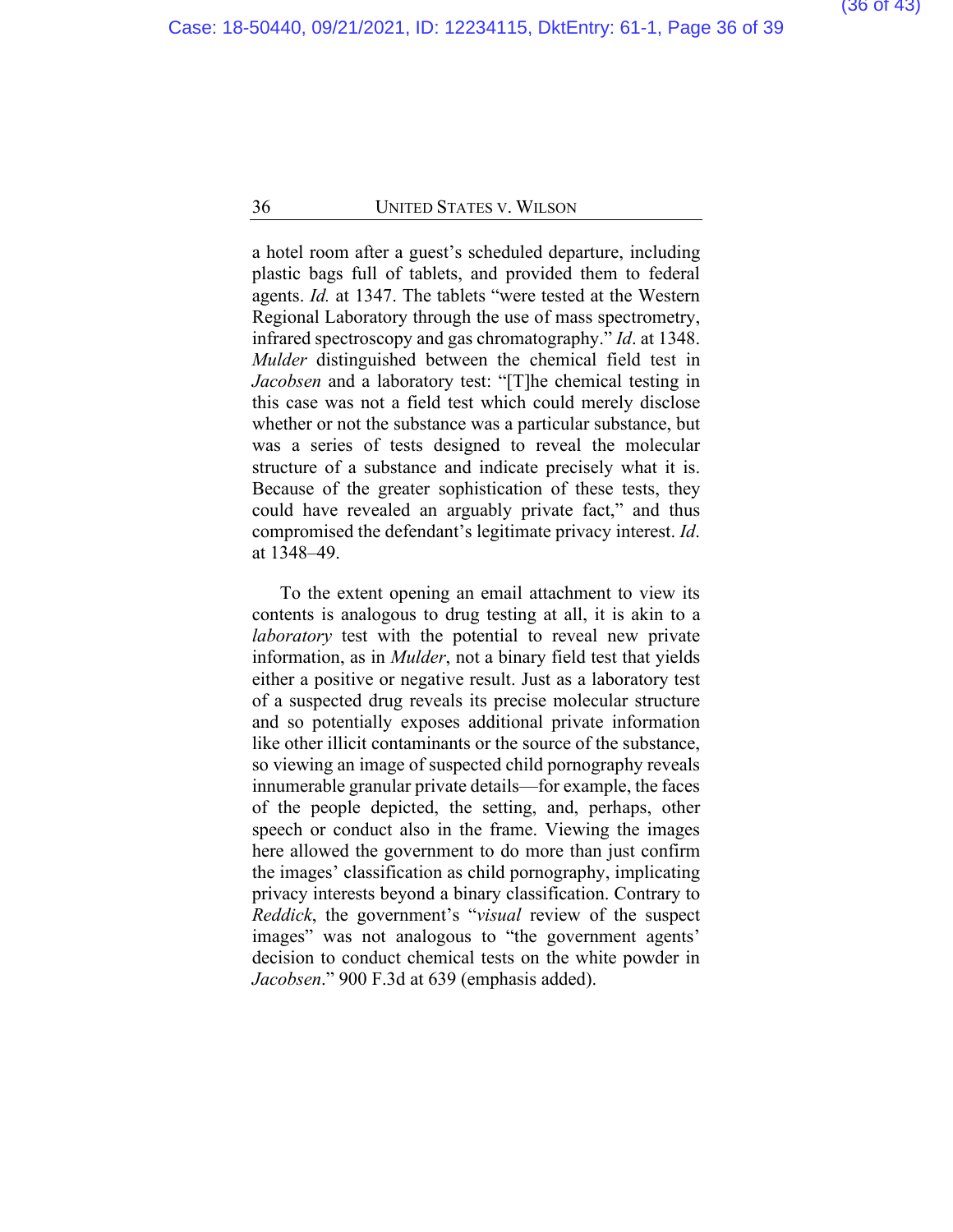The Sixth Circuit recognized the error in *Reddick* concerning the reach of the private search holding in *Jacobsen* and "opt[ed] not to rely" on it. *Miller*, 982 F.3d at 429. As *Miller* points out, the government agent's "inspection (unlike the [field] test) qualifies as the invasion of a 'legitimate privacy interest' *unless* Google's actions had already frustrated the privacy interest in the files." *Id*.

*Miller* instead resolved the Fourth Amendment question it faced by focusing exclusively on the assumed reliability of Google's proprietary technology. "At bottom," *Miller*  explained, "this case turns on the question whether Google's hash-value matching is sufficiently reliable." *Id.* at 429–30. Because the defendant in *Miller* "never challenged the reliability of hashing," *id*. at 430 (internal brackets and quotation omitted) (*Miller* thought the burden was on the defendant, *see id.* at 430), *Miller* deferred to the district court's finding "that the technology was 'highly reliable.'" *Id.*

Wilson, by contrast, *did* challenge the "accuracy and reliability" of Google's hashing technology in the district court. And, contrary to *Miller*'s assertion, the government bears the burden to prove its warrantless search was permissible, *see supra* p. 20—a burden it failed to carry.

Our analysis, however, relies only contingently on the adequacy of the record with regard to the hash match technology. In our view, the critical factors in the private search analysis, both unacknowledged in *Miller*, include the personal nature of Fourth Amendment rights and the breadth of essential information Agent Thompson obtained by opening the attachment, information—and a privacy invasion—well beyond what Google communicated to NCMEC. *See supra* Parts II.B.1, II.B.2. The reliability of Google's proprietary technology, in our estimation, is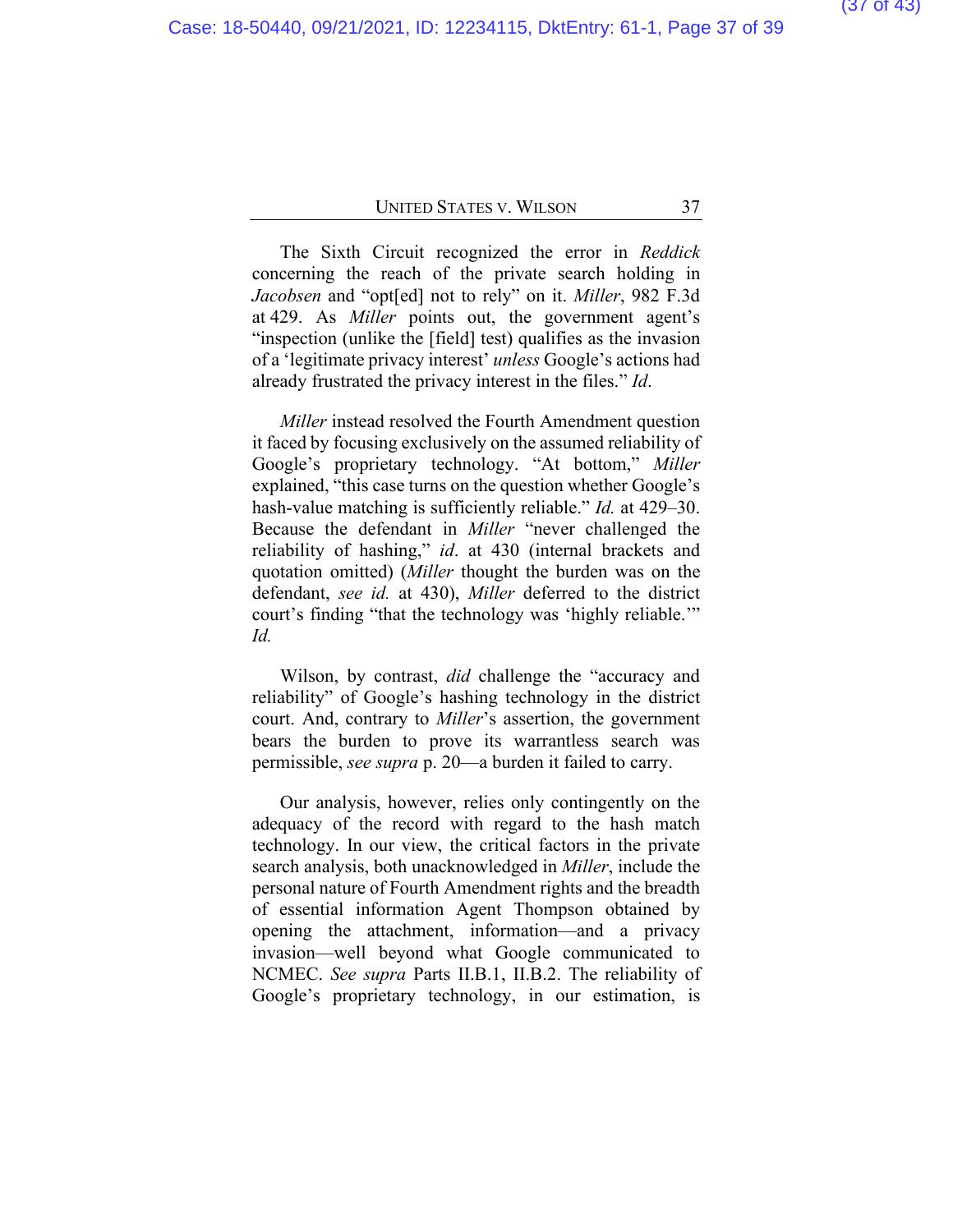pertinent to whether probable cause could be shown to obtain a warrant, not to whether the private search doctrine precludes the need for the warrant.

And, as the district court noted, and we have noted as well, the warrant application here contained inadequate information about Google's proprietary technology to establish probable cause without reliance on the descriptions of the actual images. *See supra* p. 25.

### **III. Conclusion**

"When confronting new concerns wrought by digital technology, this Court has been careful not to uncritically extend existing precedents." *Carpenter*, 138 S. Ct. at 2222. The government reports there were 18.4 million CyberTips in 2018, making it all the more important that we take care that the automated scanning of email, and the automated reporting of suspected illegal content, not undermine individuals' Fourth Amendment protections.

Having examined this case with the requisite care, we hold, for the reasons explained, that Agent Thompson violated Wilson's Fourth Amendment right to be free from unreasonable searches when he examined Wilson's email attachments without a warrant. Wilson's conviction is vacated, the district court's denial of Wilson's motion to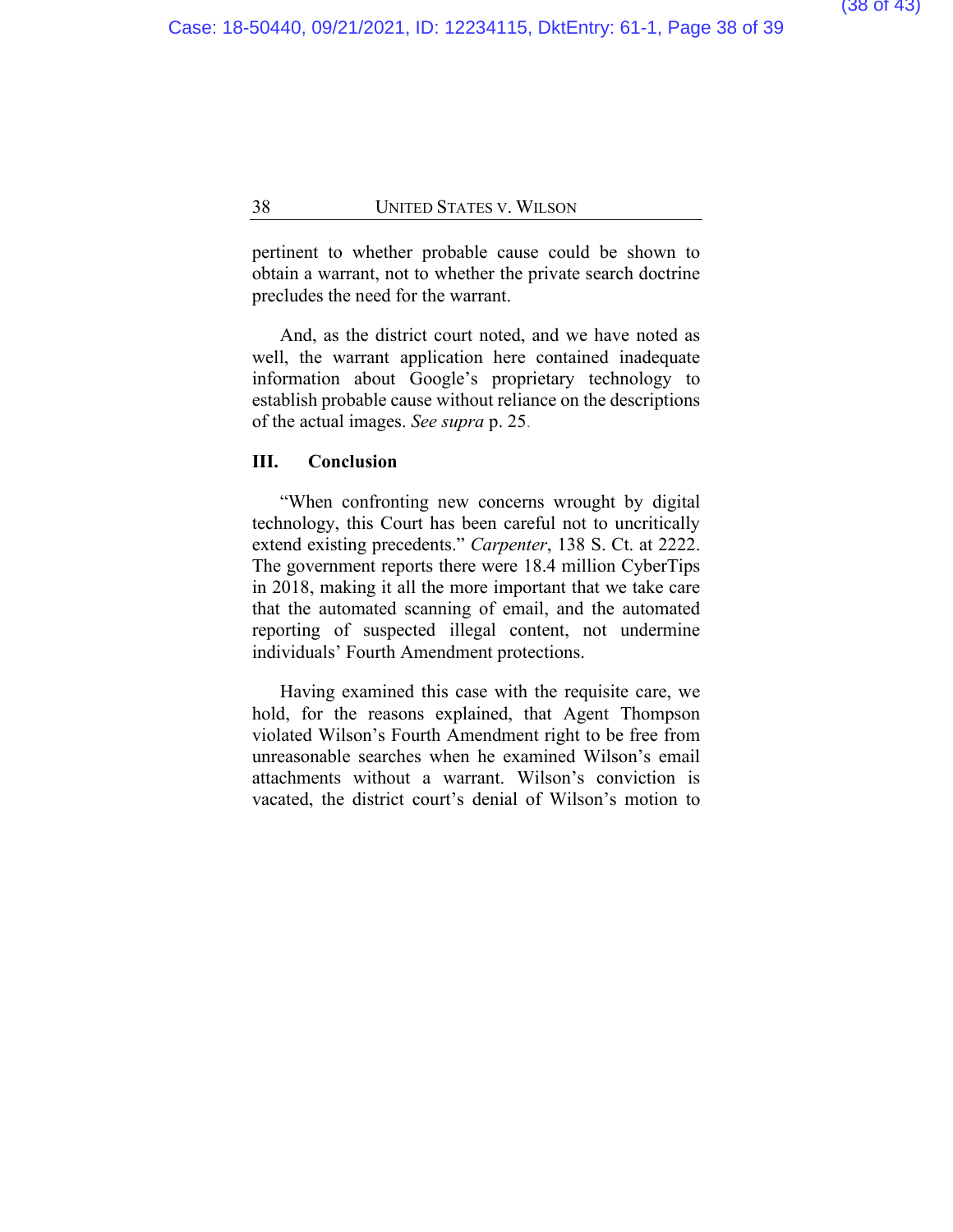Case: 18-50440, 09/21/2021, ID: 12234115, DktEntry: 61-1, Page 39 of 39

## UNITED STATES V. WILSON 39

suppress is reversed, and this case is remanded for further proceedings.**[14](#page-38-0)**

<span id="page-38-0"></span>**<sup>14</sup>** As noted, the district court concluded that if Agent Thompson's warrantless actions constituted an illegal search, no exception "would prevent operation of the exclusionary rule." *Wilson*, 2017 WL 2733879, at \*13. The government did not raise before us any argument to the contrary, and thus waived any challenge. *See United States v. Gamboa-Cardenas*, 508 F.3d 491, 502 (9th Cir. 2007).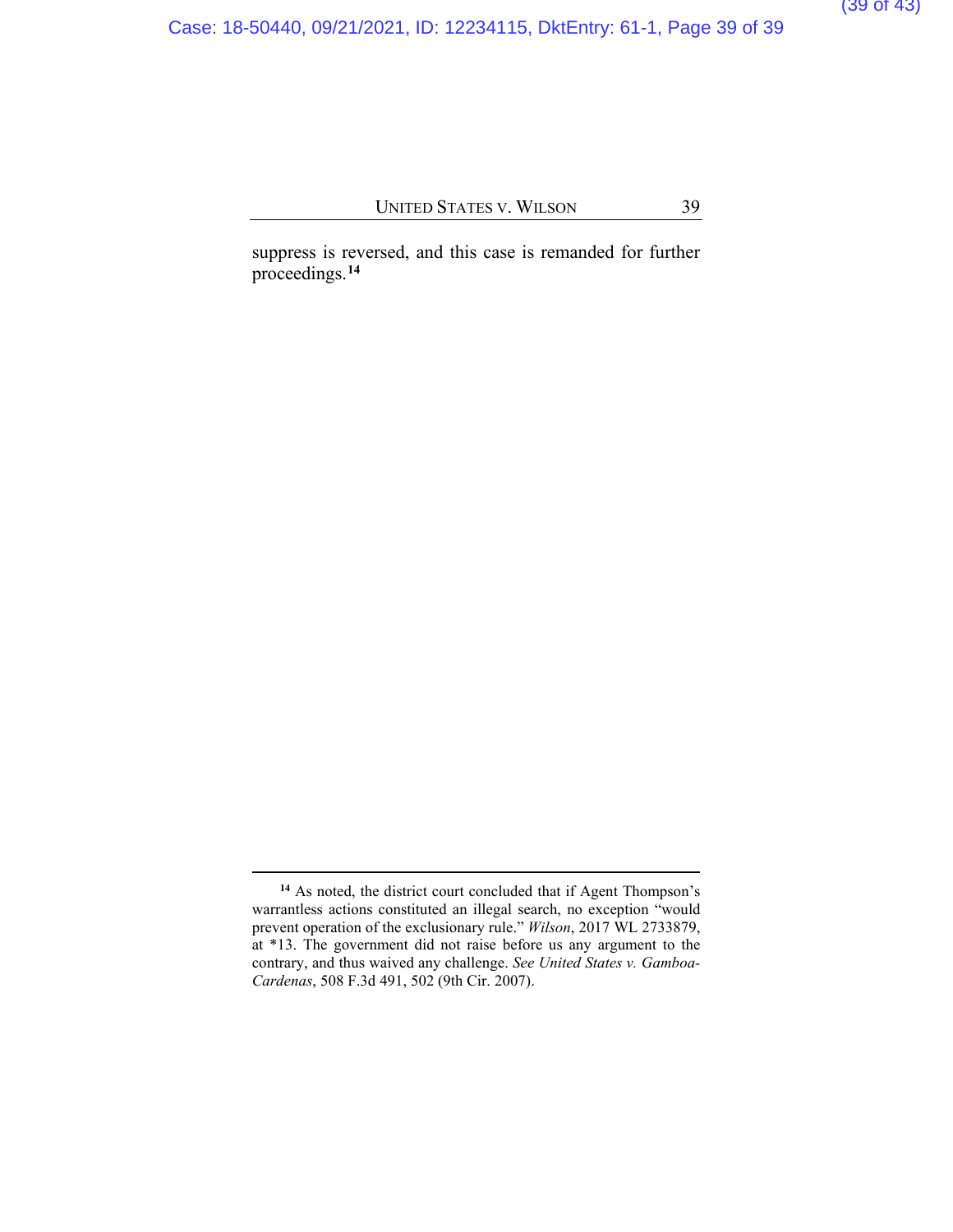## **United States Court of Appeals for the Ninth Circuit**

## **Office of the Clerk**

95 Seventh Street San Francisco, CA 94103

## **Information Regarding Judgment and Post-Judgment Proceedings**

## **Judgment**

This Court has filed and entered the attached judgment in your case. Fed. R. App. P. 36. Please note the filed date on the attached decision because all of the dates described below run from that date, not from the date you receive this notice.

## **Mandate (Fed. R. App. P. 41; 9th Cir. R. 41-1 & -2)**

The mandate will issue 7 days after the expiration of the time for filing a petition for rehearing or 7 days from the denial of a petition for rehearing, unless the Court directs otherwise. To file a motion to stay the mandate, file it electronically via the appellate ECF system or, if you are a pro se litigant or an attorney with an exemption from using appellate ECF, file one original motion on paper.

## **Petition for Panel Rehearing (Fed. R. App. P. 40; 9th Cir. R. 40-1) Petition for Rehearing En Banc (Fed. R. App. P. 35; 9th Cir. R. 35-1 to -3)**

## **(1) A. Purpose (Panel Rehearing):**

- A party should seek panel rehearing only if one or more of the following grounds exist:
	- ► A material point of fact or law was overlooked in the decision;
	- ► A change in the law occurred after the case was submitted which appears to have been overlooked by the panel; or
	- ► An apparent conflict with another decision of the Court was not addressed in the opinion.
- Do not file a petition for panel rehearing merely to reargue the case.

## **B. Purpose (Rehearing En Banc)**

• A party should seek en banc rehearing only if one or more of the following grounds exist: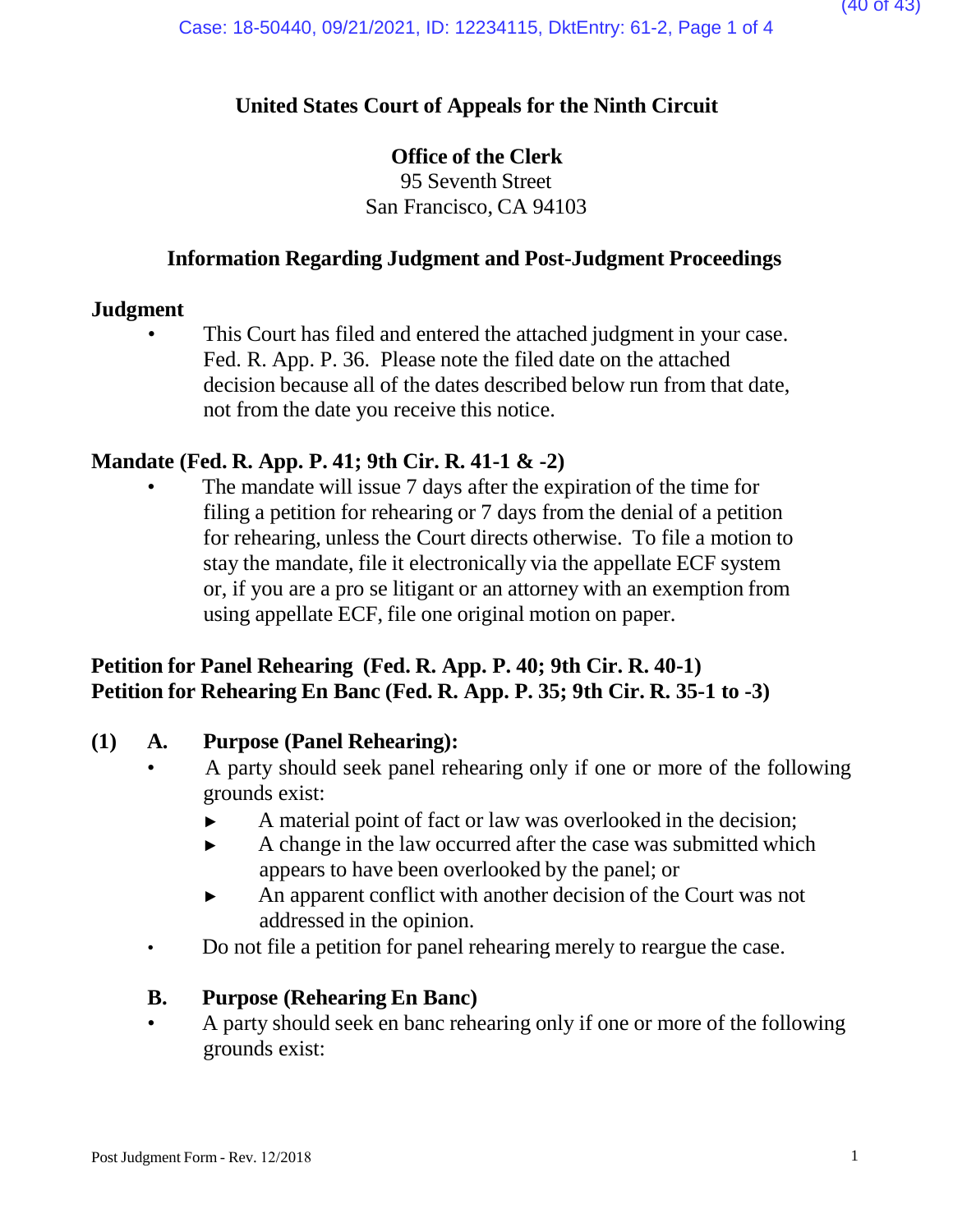- ► Consideration by the full Court is necessary to secure or maintain uniformity of the Court's decisions; or
- The proceeding involves a question of exceptional importance; or
- $\blacktriangleright$  The opinion directly conflicts with an existing opinion by another court of appeals or the Supreme Court and substantially affects a rule of national application in which there is an overriding need for national uniformity.

# **(2) Deadlines for Filing:**

- A petition for rehearing may be filed within 14 days after entry of judgment. Fed. R. App. P. 40(a)(1).
- If the United States or an agency or officer thereof is a party in a civil case, the time for filing a petition for rehearing is 45 days after entry of judgment. Fed. R. App. P. 40(a)(1).
- If the mandate has issued, the petition for rehearing should be accompanied by a motion to recall the mandate.
- *See* Advisory Note to 9th Cir. R. 40-1 (petitions must be received on the due date).
- An order to publish a previously unpublished memorandum disposition extends the time to file a petition for rehearing to 14 days after the date of the order of publication or, in all civil cases in which the United States or an agency or officer thereof is a party, 45 days after the date of the order of publication. 9th Cir. R. 40-2.

# **(3) Statement of Counsel**

• A petition should contain an introduction stating that, in counsel's judgment, one or more of the situations described in the "purpose" section above exist. The points to be raised must be stated clearly.

# **(4) Form & Number of Copies (9th Cir. R. 40-1; Fed. R. App. P. 32(c)(2))**

- The petition shall not exceed 15 pages unless it complies with the alternative length limitations of 4,200 words or 390 lines of text.
- The petition must be accompanied by a copy of the panel's decision being challenged.
- An answer, when ordered by the Court, shall comply with the same length limitations as the petition.
- If a pro se litigant elects to file a form brief pursuant to Circuit Rule 28-1, a petition for panel rehearing or for rehearing en banc need not comply with Fed. R. App. P. 32.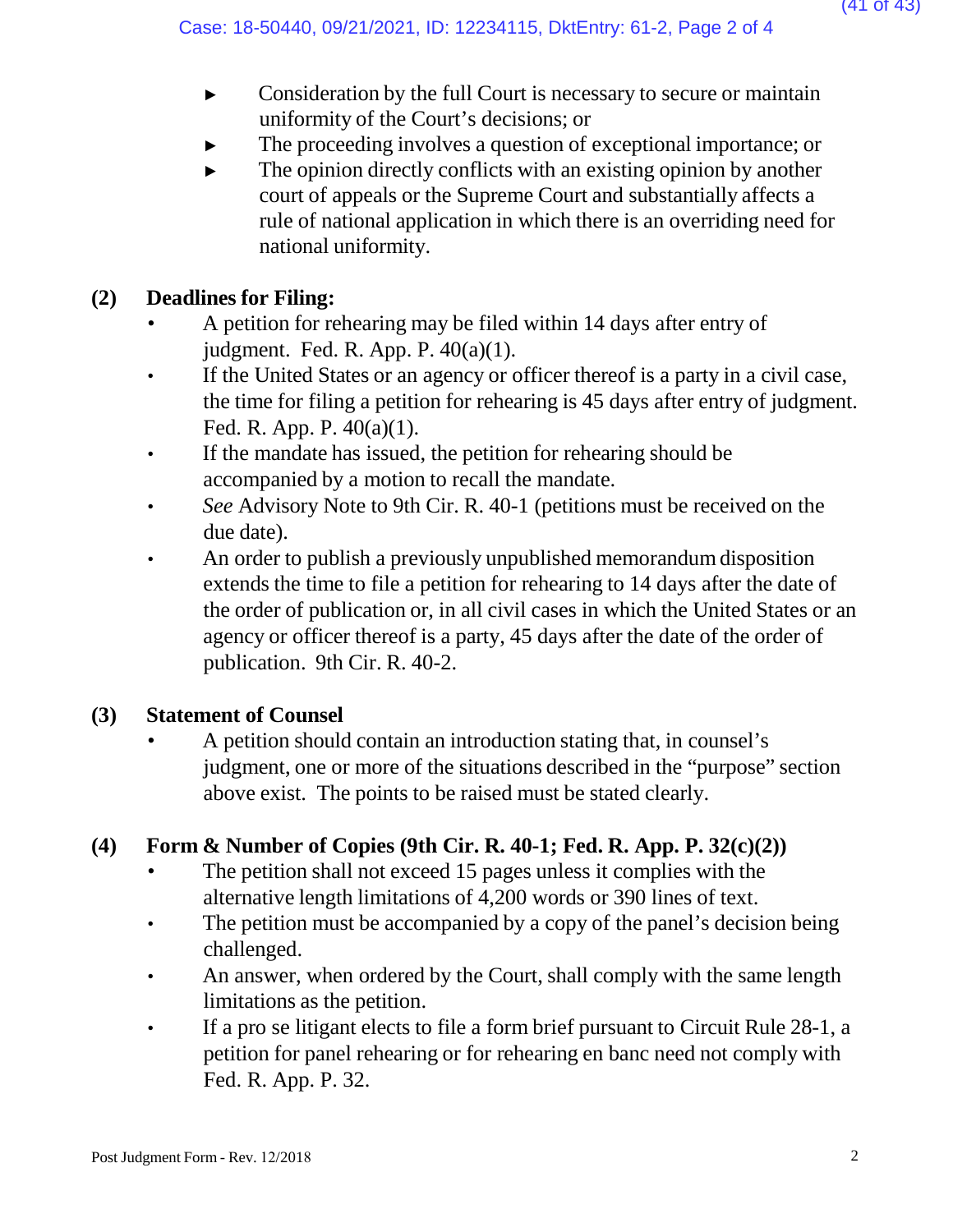Case: 18-50440, 09/21/2021, ID: 12234115, DktEntry: 61-2, Page 3 of 4

- The petition or answer must be accompanied by a Certificate of Compliance found at Form 11, available on our website [at www.ca9.uscourts.gov](http://www.ca9.uscourts.gov/) under *Forms.*
- You may file a petition electronically via the appellate ECF system. No paper copies are required unless the Court orders otherwise. If you are a pro se litigant or an attorney exempted from using the appellate ECF system, file one original petition on paper. No additional paper copies are required unless the Court orders otherwise.

## **Bill of Costs (Fed. R. App. P. 39, 9th Cir. R. 39-1)**

- The Bill of Costs must be filed within 14 days after entry of judgment.
- See Form 10 for addi[t](http://www.ca9.uscourts.gov/)ional information, available on our website at [www.ca9.uscourts.gov](http://www.ca9.uscourts.gov/) under *Forms.*

## **Attorneys Fees**

- Ninth Circuit Rule 39-1 describes the content and due dates for attorneys fees applications.
- All relevant forms are available on our website at [www.ca9.uscourts.gov](http://www.ca9.uscourts.gov/) under *Forms* or by telephoning (415) 355-7806.

# **Petition for a Writ of Certiorari**

• Please refer to the Rules of the United States Supreme Court a[t](http://www.supremecourt.gov/) [www.supremecourt.gov](http://www.supremecourt.gov/)

# **Counsel Listing in Published Opinions**

- Please check counsel listing on the attached decision.
- If there are any errors in a published opinion, please send a letter **in writing within 10 days** to:
	- ► Thomson Reuters; 610 Opperman Drive; PO Box 64526; Eagan, MN 55123 (Attn: Jean Green, Senior Publications Coordinator);
	- ► and electronically file a copy of the letter via the appellate ECF system by using "File Correspondence to Court," or if you are an attorney exempted from using the appellate ECF system, mail the Court one copy of the letter.